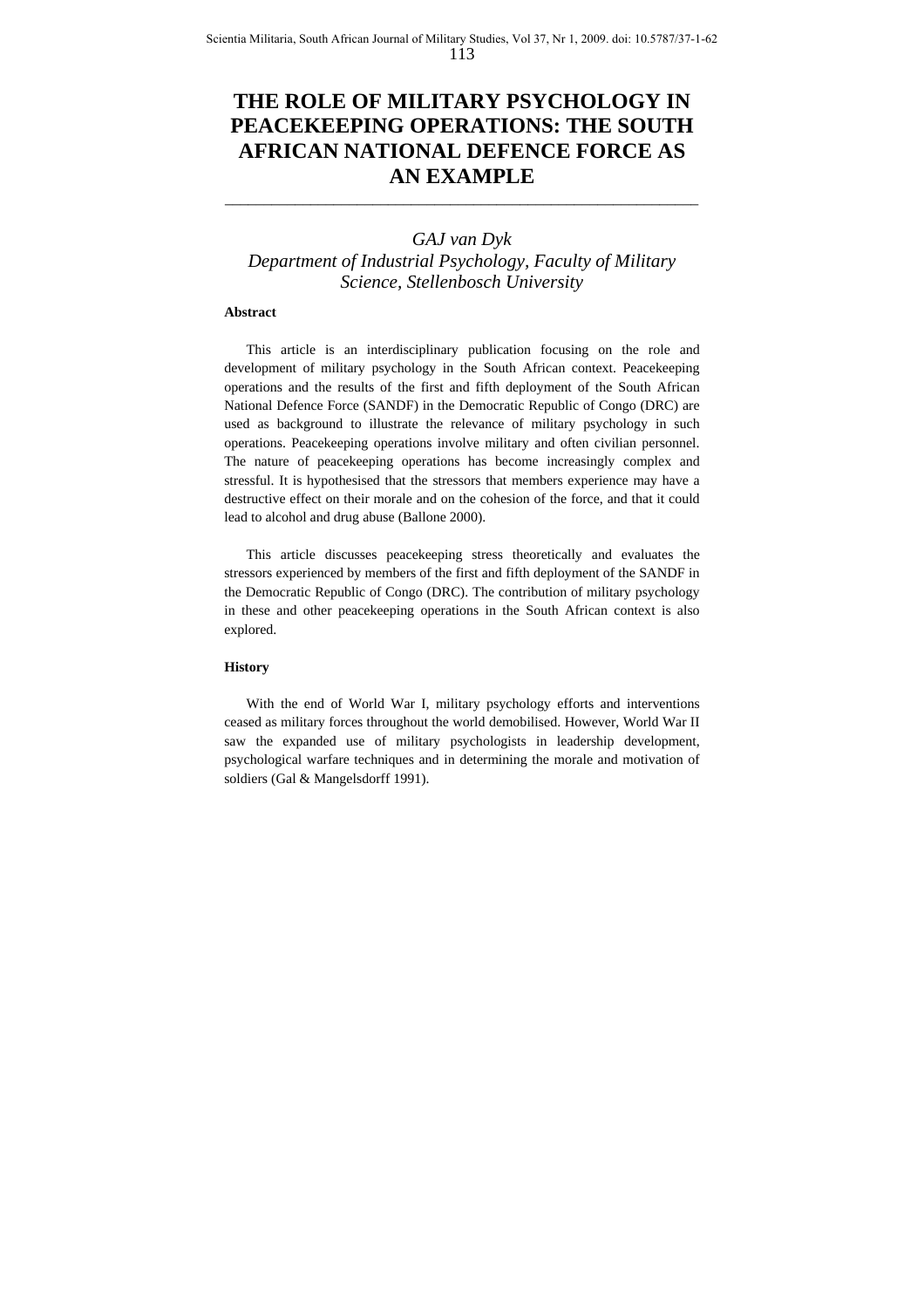Military psychology is defined as the application of research techniques and principles of psychology to the resolution of problems to either optimise the behavioural capabilities of one's own military forces or minimise the enemies' behavioural capabilities to conduct war (Walters 1968). Cronin (1998) defines military psychology as "the application of psychological principles to the military environment regardless of who is involved or where the work is conducted". In 2009 the role of military psychology in peacekeeping operations has become imperative.

## **Peacekeeping**

Johnstone and Nkiwane (1993) define peacekeeping as "the deployment of military and sometimes civilian personnel under international command and control, usually after cease-fire has been achieved and with the consent of the parties". According to Allan (1991), peacekeeping is a form of conflict control that restores and maintains peace. Liebenberg, Malan, Cilliers, Sass and Heinecken (1997) elaborate on these definitions by stating that the concept of peacekeeping has been extended and mutated to include a host of third-party interventions and actions. These range from preventative diplomacy to humanitarian assistance and the military enforcement of agreements or UN mandates.

Furthermore, peacekeeping operations are twofold and involve both civilian and military activities. These activities, including the first and fifth deployments of the SANDF in the DRC, are mandated under Chapter VI of the UN Charter, take place with the consent of the conflicting parties, and do not involve the use of force other than in self-defence (Neethling 2000b; 2000c). Peacekeeping operations may, furthermore, be deployed at various stages of conflict, ranging from "before any violence occurs" to "during a full-scale war" (Green, Kahl & Diehl 1998). Broadly, peacekeeping operations may be seen as having two tasks, namely to stop or contain hostility, thus creating conditions for peace by negotiations, and/or to supervise the implementation of an interim or final settlement negotiated by the peacemakers. In an attempt to accomplish the above-mentioned tasks, the UN deploys two categories of forces, namely observer missions (consisting primarily of lightly armed officers) and peace forces (consisting of light infantry with the necessary logistical support elements) (Neethling 2000b; Allan 1991).

The variety of changes that occurred in both the manner in which peacekeeping operations are executed and the circumstances to which the peacekeeping soldier is exposed will be discussed. Firstly, not only did peacekeeping operations increase in terms of frequency but they also underwent a metamorphosis with regard to the manner in which they were conducted. Liebenberg et al. (1997) state that previously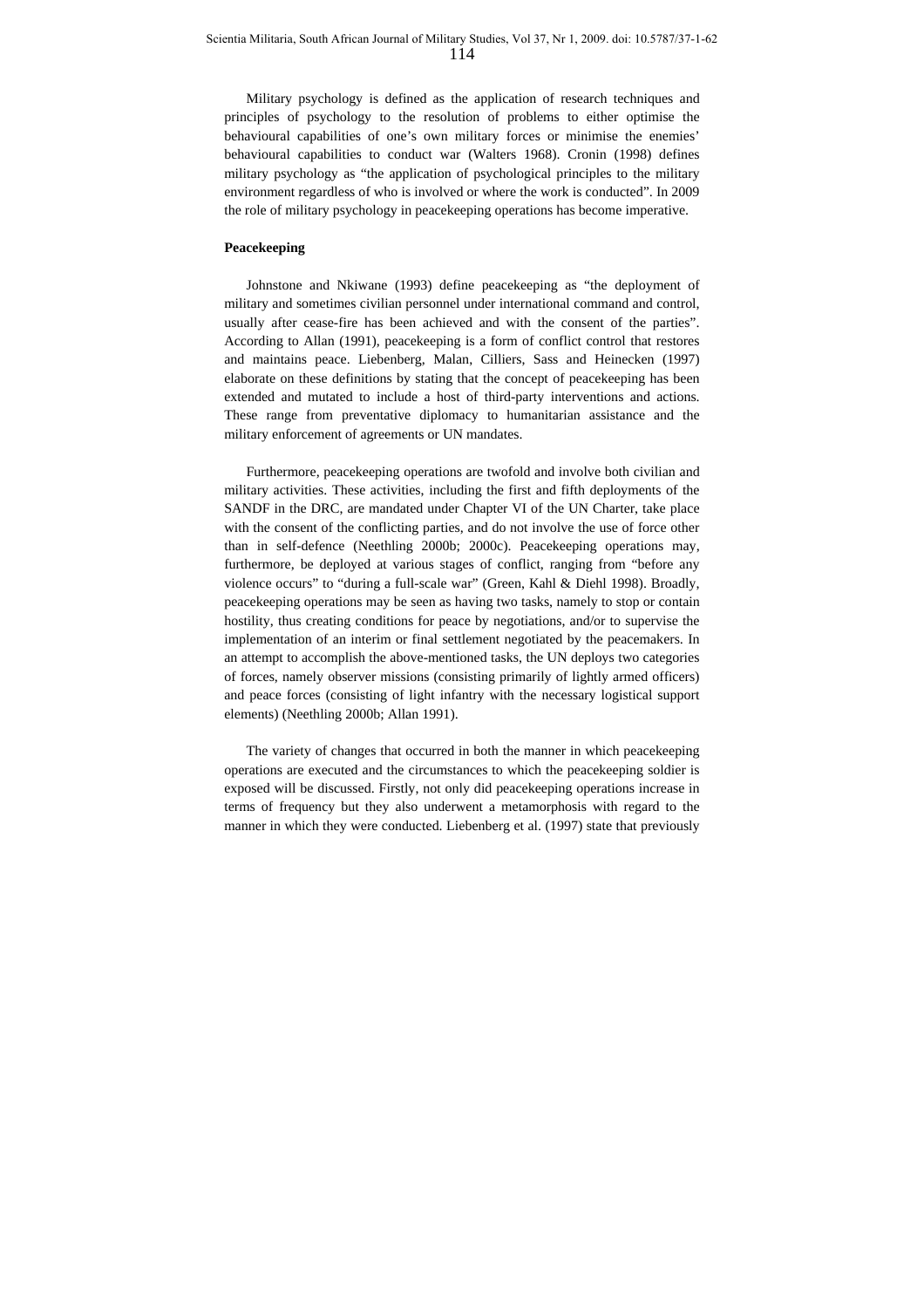peacekeeping soldiers were responsible for monitoring and observing cease-fire agreements between formally belligerent states. However, Olonisakin (1998) writes that the 1990s witnessed conflicts where parties did not comply with peace agreements and/or disobeyed the rules of war. He also refers to situations where peacekeeping soldiers themselves were viciously attacked. The nature of conflict also changed. In the past conflict was characterised by being mainly inter-state, but today intra-state conflict is more prevalent (Nkiwane 2000; Cilliers 1999). Another indication of the changing nature of peacekeeping is illustrated in the roles that today's peacekeeping soldiers have to fulfil. The classic roles of the peacekeeping soldier to monitor the implementation of an honourable agreement between two or more parties in conflict; to act unarmed and guard a distinctly marked observation post, or to patrol a demilitarised cease-fire line, have become the exception rather than the rule (Potgieter 1995).

Thus, the evolving nature of peacekeeping duty in itself suggests that today peacekeeping soldiers are faced with new psychological challenges (Litz, Orsillo, Friedman, Ehlich & Batres 1997), and that it is no longer unusual for contemporary peacekeeping missions to include exposure to traditional war-zone experiences (Orsillo, Roemer, Litz, Ehlich & Friedman 1998). Subsequently, the UN Security Council will deploy new complex peace operations in Africa, such as the operation of the SANDF in the DRC in 2008, with mandates that reflect this new interpretation and which contain elements of Chapter VII enforcement authority (De Coning 2006).

#### **Challenges encountered by the peacekeeping soldier**

Not only are environmental conditions (such as the terrain, climate and weather) usually new to the peacekeeping soldier, but the exposure to the suffering of civilian populations and damaged infrastructure needs to be dealt with. In many instances, the peacekeeping soldier is required to perform rescue operations or care for the wounded, the dying and the dead while under fire. In dealing with these adverse conditions, the peacekeeping soldier usually has to utilise unsophisticated equipment and technical skills instead of military skills. On a more individual level, this soldier may be exposed to potentially dangerous situations such as epidemics, mines or abandoned ammunition. During deployment, the peacekeeping soldier will make contact with both civilian and conflicting parties. This requires of the soldier to use diplomatic skills, to seek compromises and to be tolerant of others, instead of taking enforcement measures. Lastly, the peacekeeping soldier will be required to cooperate with members of other nations and with civilian personnel of international assistance organisations (Hundt 1996).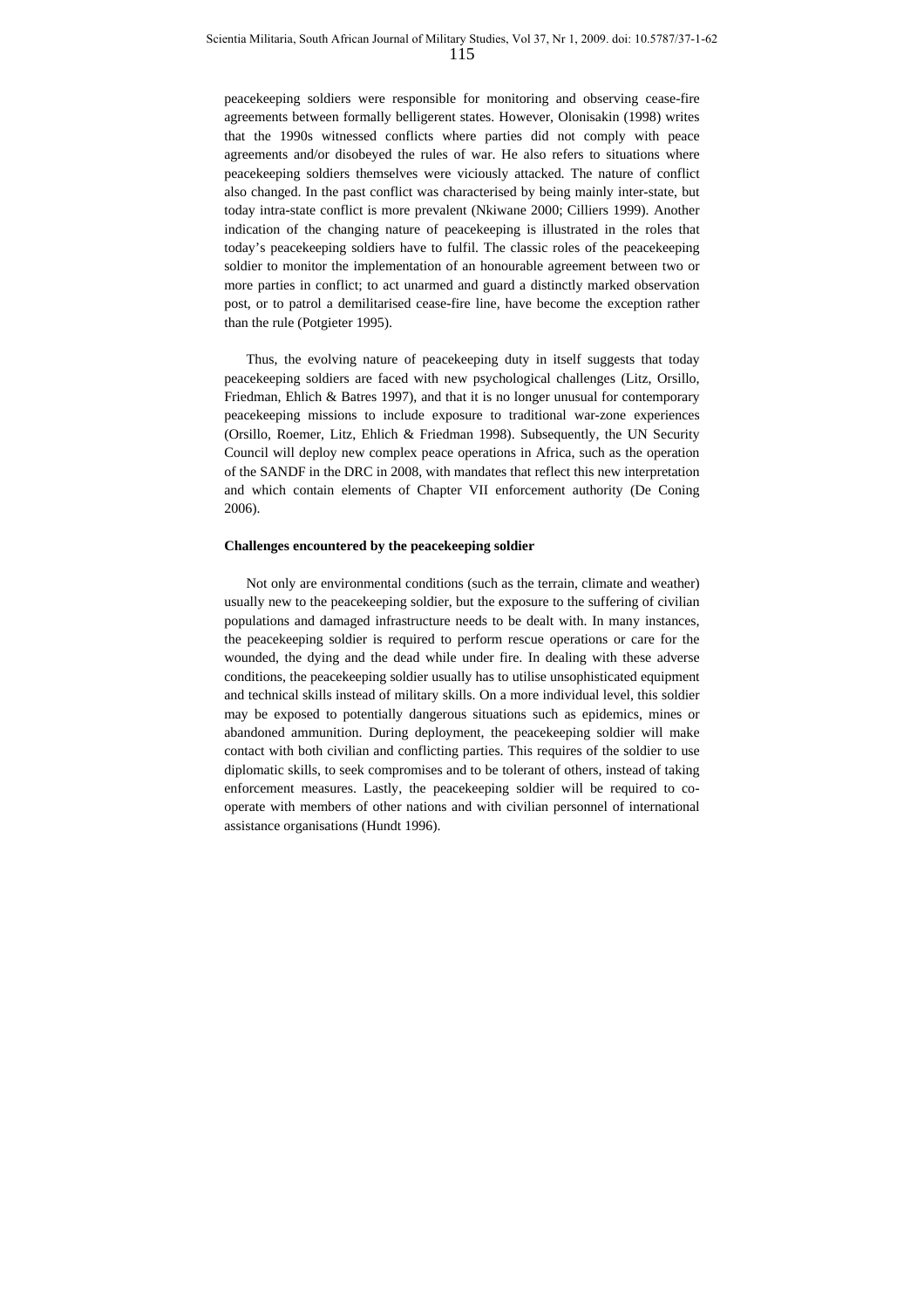On a psychological and social level, peacekeeping soldiers are confronted with long periods of separation from family and friends (Litz, King, King, Orsillo & Friedman 1997; Litz, Orsillo et al. 1997; Carlstrom, Lundin & Otto 1990), feelings of isolation (Litz, King, et al. 1997; Litz, Orsillo, et al. 1997; Carlstrom et al. 1990), boredom (Litz, King, et al. 1997; Litz, Orsillo, et al. 1997; Carlstrom et al. 1990) and unexpected emotions such as fear, anger, depression, hectic states and apathy.

#### **Stress**

In view of the fact that the focus area of the current research pertains to peacekeeping embedded within a military context, a definition for stress is derived from the work of Bartone (1998). He conducted extensive research in the military environment (more specifically in Bosnia), and since the questionnaire utilised in this study was based on his findings, the researcher deemed it fit to include this author's definition of stress within the military context.

Bartone (1998) refers to the importance of distinguishing between two very different meanings of the word 'stress'. In the first instance, reference is made to stimuli in the environment (both physical and psychological), which impinge upon the organism, and secondly, to the physical and psychological response of the organism to such stressors. According to Bartone (1998:114),

In considering stress in the military context, it is best to preserve the term 'stress' to refer to events or forces in the environment, outside the person, as opposed to subjective, internal responses. The application to environmental stimuli is emphasised by the term 'stressor' or 'stressors' instead of just 'stress'.

## **Stress in the military**

Bartone describes stress within the military context as originating from forces in the environment. These forces impact upon the individual, which results in a response. According to Bartone (1998), when addressing the problem of stress in the military, the psychological framework of "interactionism" proves to be a more appropriate approach to take. As mentioned above, this perspective focuses on the situation and the person as well as the interaction between them (Magnusson & Endler in Bartone 1998).

Figure 1 is a schematic representation of the process that takes place between the stressors in the environment (stimuli) and the responses of the organism to these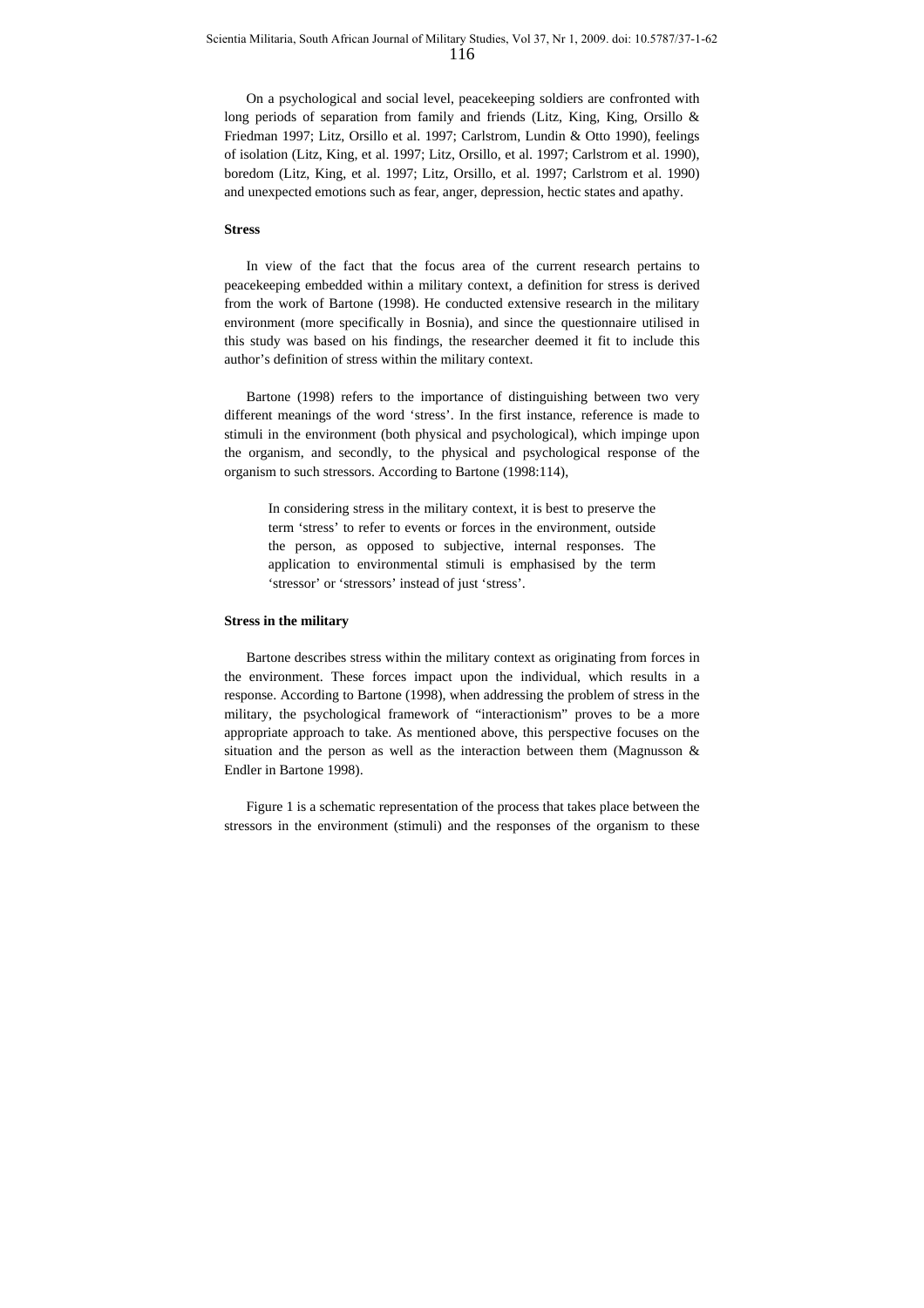stressors. The process begins with the presence of a "stressor". The "stressor" represents forces in the environment, physical, psychological or both, that impinge on the individual.





The diagram is an indication of the process by which stress is interpreted. The variables presented in this process are organisational, social context variables, and personal variables. Leadership (Kruger 2001) is an example of a social context variable in the military environment, while personality characteristics are examples of personal variables (Bartone 1998). All of these examples point to variables that might influence how stressors are processed within the military environment.

In this process, there are three classes of outcome variables. These include performance, social adjustment, and health. In the military context, both individual and group tasks and functions are included under the heading "performance". Furthermore, it is required that soldiers perform physical and mental tasks quickly and accurately, while sustaining effective performance over an extended period of time under adverse conditions (Bartone 1998). Stress in the military can also contribute to a range of social adjustment problems, such as alcohol abuse (Deahl, Srinivasan, Jones, Thomas, Neblett & Jolly 2000). Finally, according to the model, stress can have a profound influence on the physical and mental health of the soldier in the military environment. This is true in war and peacetime. The health of the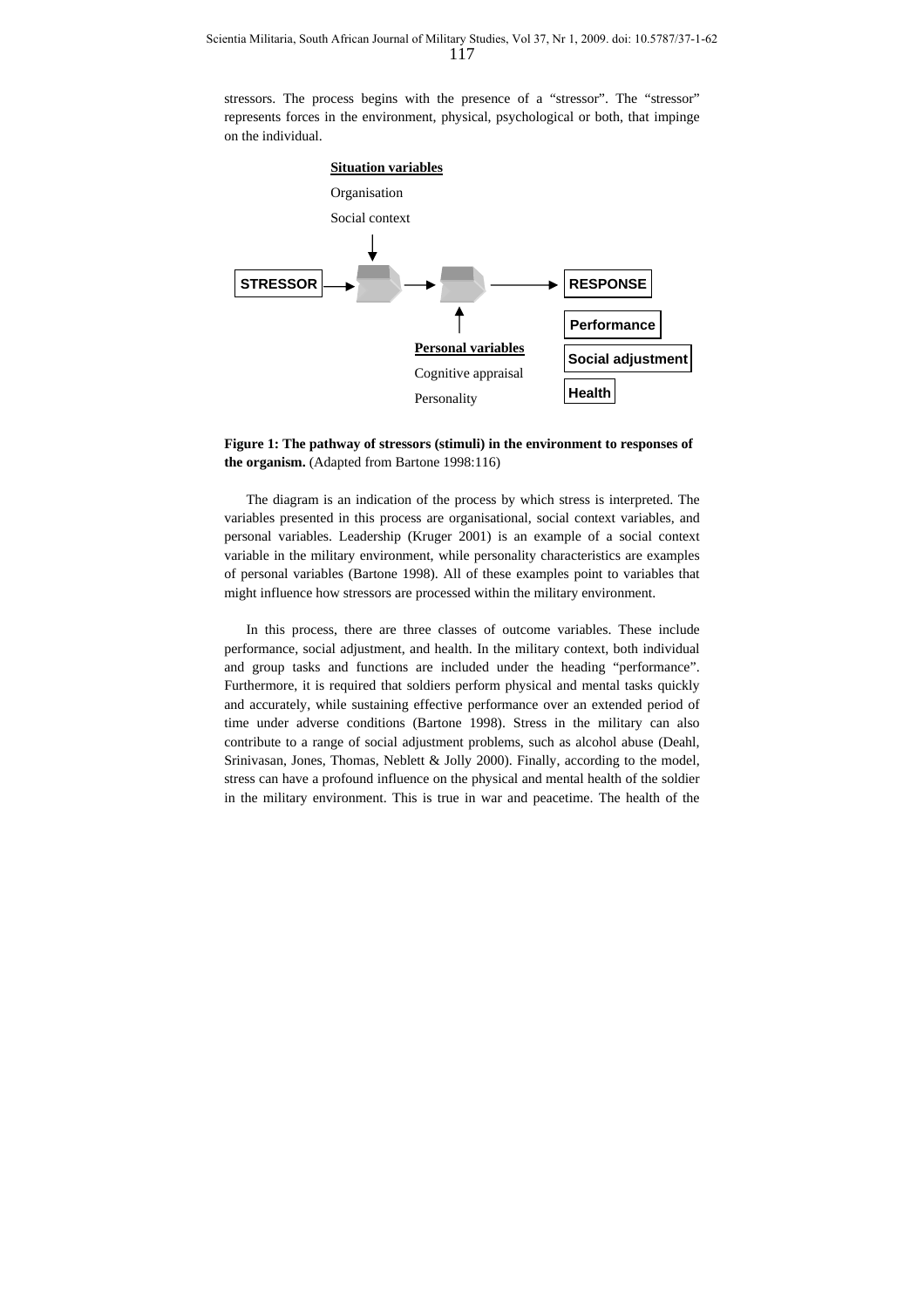force members is a concern to the military because health can influence the performance and achievement of organisational goals (Bartone 1998).

#### **A model of peacekeeping stress**

Lamerson and Kelloway (1996) developed a conceptual model (Fig. 2) of the stressors inherent in peacekeeping deployments. The researcher included this model in the current research because of its functionality. The model (Fig. 2) suggests that both combat stressors (e.g. witnessing death of others, hostage taking) as well as contextual stressors (e.g. increased levels of marital, family and financial stress) play an important role in the development of peacekeeping stress. The model recognises to a limited extent personal vulnerabilities, which may result in individuals' adverse reactions to peacekeeping. The model also takes cognisance of moderators (e.g. cohesion) that affect the relationship between exposure to the stressor and the subsequent experience of stress. Lammerson and Kelloway (1996) furthermore posit that all three forms of strain reaction are likely to be outcomes of peacekeeping stress and that the strain experienced by peacekeeping soldiers will have detrimental consequences for the employing organisation.



**Figure 2: A model of peacekeeping stress.** (Adapted from Lamerson & Kelloway 1996:197)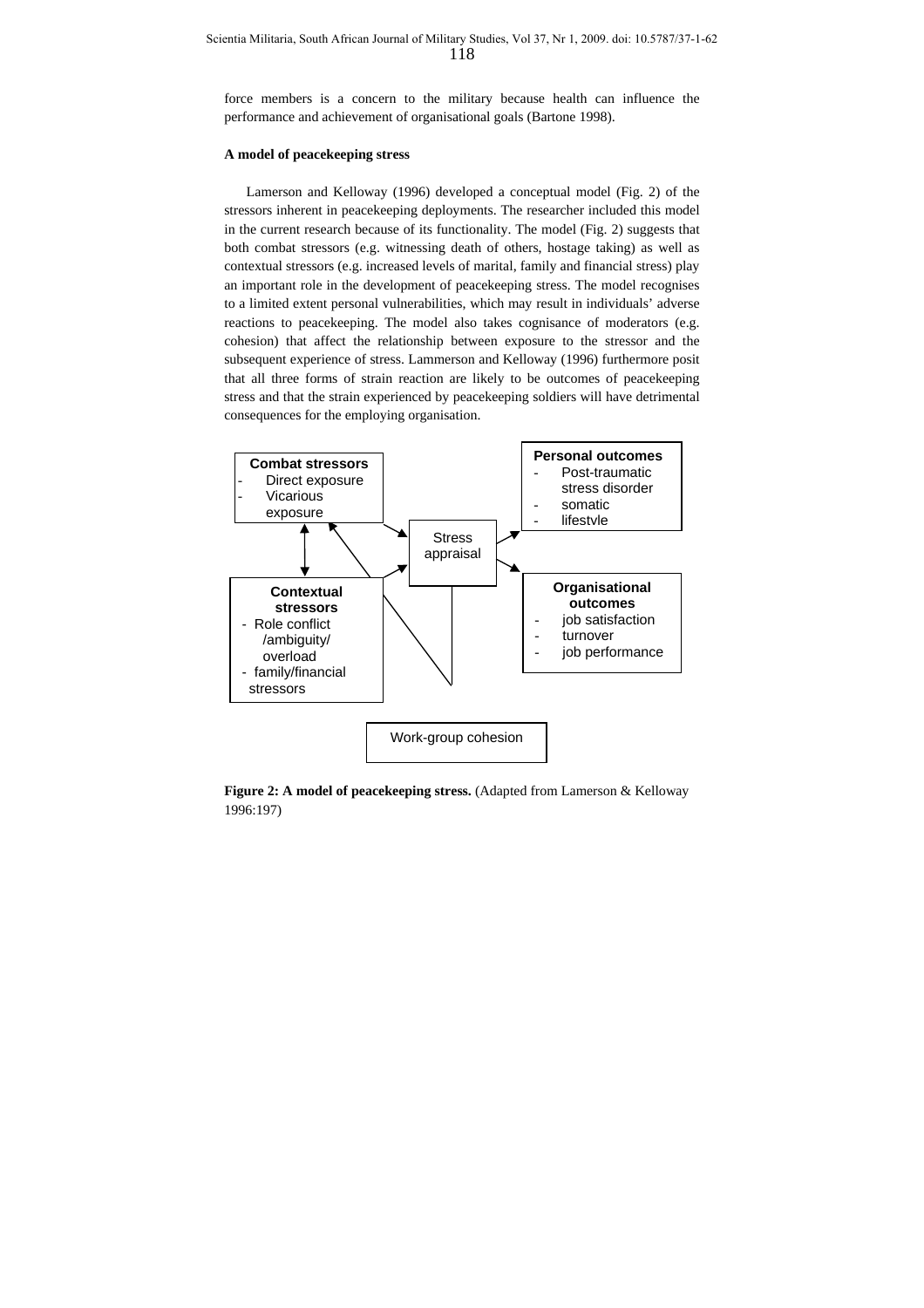#### **The South African experience**

The SANDF had its first peacekeeping experience in 2001 with the departure of the Specialist Contingent on 5 April of that year for the DRC (Thiart 2001). For several reasons, this initial peacekeeping experience of the SANDF served as an immense learning platform for the South African soldiers. Reasons include, firstly, the fact that peacekeeping operations require a different role of soldiers than that for which they were trained during basic training; secondly, that the peacekeeping environment is much less controllable and predictable than the conventional warfare environment and, lastly, the fact that peacekeeping participation is still a relatively new role for the SANDF.

Neethling (2000a) states that, despite certain generic similarities, every peace mission is unique in character. Thus, since a study of the various stressors within the peacekeeping environment encompasses a variety of variables that may differ from area of deployment, phase of deployment, type of mission and individual predispositions, it is imperative to identify the stressors as experienced by members of the SANDF. The rationale behind this is that there may be stressors unique to the South African peacekeeping experience. Furthermore, in order to develop effective stress prevention programmes, and to maintain morale and mental health amongst soldiers and their families, it is necessary to develop a good understanding of the nature and the type of stressors present in the various phases of peacekeeping missions for peacekeepers of the SANDF.

The groups tested for this study were compiled from the first and the fifth South African peacekeeping operations (rotations) to the DRC. The first rotation's deployment date was April 2001 and that of the fifth rotation, August 2003. These rotations are relevant since the first deployment was an unfamiliar experience for the SANDF. Thus, the first deployment could be viewed as a platform from which to improve or continue with current policies (e.g. preparation). Secondly, the time elapsed between the first and the fifth deployment rendered the SANDF adequate opportunity to capitalise on positive experiences and to plan accordingly for challenges that were encountered. Thirdly, this approach is in line with literature stating that each peacekeeping mission is unique in character (Neethling 2000a) and lastly, this also enables one to compare the two groups with regard to their experiences of stressors within the DRC, and, as such, provides the opportunity to reflect on the manner in which the groups differ in terms of their experiences before and during deployment to the DRC. The focus of the research is not on the experiences or stressors between different rank groups nor is it primarily intended as research on peacekeeping. The intention is to use the peacekeeping results as an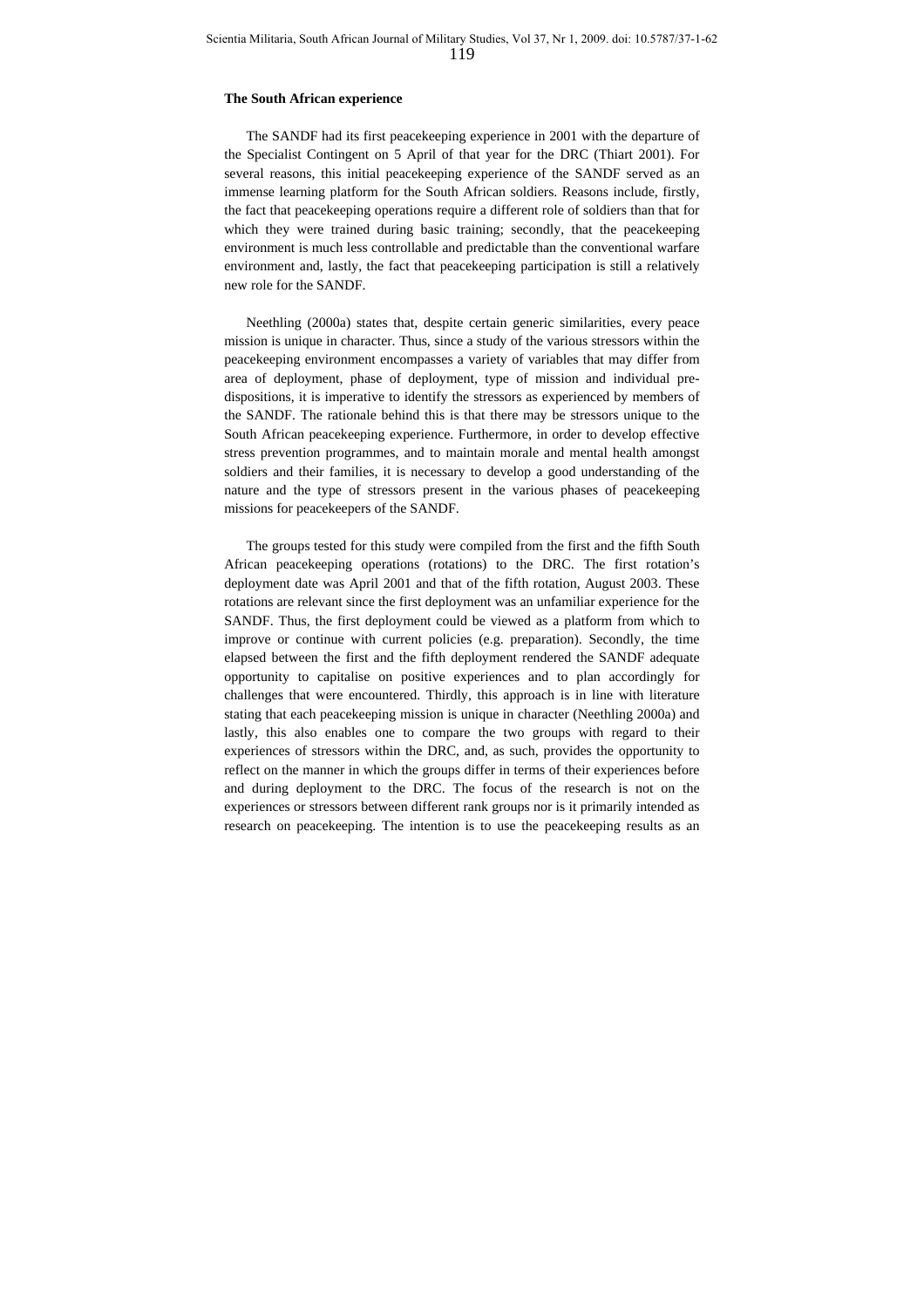example of how military psychology can make a contribution within the South African context.

#### **Aim of study**

This article is based on a study which was done to compare the stressors experienced by the first and fifth South African peacekeeping deployments to the DRC, during each phase of deployment. A discussion on the role of military psychology in the management of these stressors follows.

#### **Method**

## **Research design**

The design of this quantitative study is *ex post facto* in that the questionnaires were administered only on return from the DRC in the case of both the first and fifth deployments.

## **Sample**

The samples, which represent a convenience sample, as defined by McBurney (1994), consisted of 162 soldiers of the SANDF's peacekeeping contingent. The sample comprised 77 soldiers from the first peacekeeping deployment and 85 soldiers from the fifth peacekeeping deployment, selected by the SANDF to participate in peacekeeping missions in the DRC. Both groups comprised soldiers of the SANDF and were representative in terms of cultural diversity. The sample for the first deployment to the DRC included soldiers from the South African Army ( $n =$ 41), the South African Air Force (*n* = 21), and the South African Medical and Health Services  $(n = 7)$ . The sample for the fifth deployment to the DRC included soldiers from the South African Army ( $n = 42$ ), the South African Air Force ( $n = 15$ ), the South African Medical and Health Services ( $n = 3$ ) and the South African Navy ( $n =$ 3). Thirty respondents did not indicate their arm of service. Soldiers from the rank group private to colonel were included. The questionnaires were administered to groups, of which the size was determined by the number of soldiers available at the time of testing.

#### **Instrument**

The original questionnaire was developed by the US Army Medical Research Unit – Europe (USAMRU-E). This unit is a field unit of the Walter Reed Army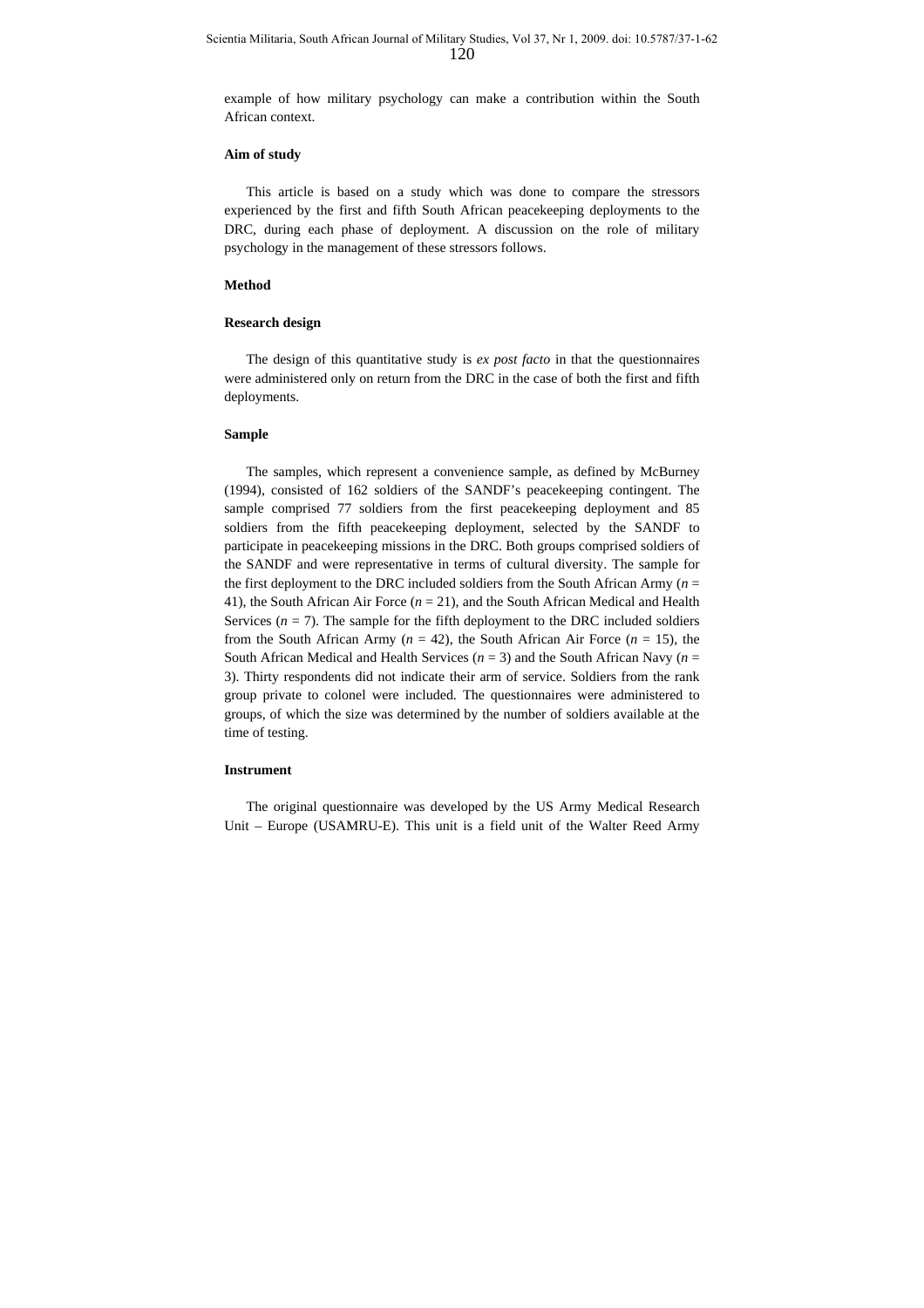Institute of Research, which conducts studies on stress and health among American soldiers stationed in Europe, and who deploy for "out-of-sector" peacekeeping and contingency operations (Bartone 1997). For the Implementation Force (IFOR) mission, USAMRU-E investigators developed a short survey instrument to assess stress, health, and moral starting in the pre-deployment period. The questionnaire is divided into three parts, namely, a) biographical information, b) stressors that must be managed and c) experiences relating to the family (Bartone 1997). For statistical purposes, only data obtained from the first two categories was utilised during the present study. Category two (stressors that must be managed) consists of 32 items which are divided into three sections, namely a) stressors that must be managed in the pre-deployment phase, b) stressors that must be managed during the first month of the operation and c) stressors that must be managed in the third month (or at the end of the operation). Soldiers rate the various stressors using a scale of one, three or five, with one indicating being "easy to deal with", three "medium difficulty to deal with" and five "most difficult to deal with".

## **Procedure**

On return from the DRC, the peacekeeping soldiers of the SANDF were exposed to debriefing programmes in South Africa. Questionnaires for this study were administered during the allocated time for these types of tasks. The first set of questionnaires was administered before the debriefing session in Pretoria, and the second set of questionnaires before the debriefing session in Bloemfontein. Participation in the study was on a voluntary basis and participants were reassured of the confidentiality of their responses. All the ethical requirements as stipulated by the Stellenbosch University Ethics Committee and those required by the Health Professions Council of South Africa (Chapter 10, Research and Publication 2004) pertaining to confidentiality, voluntary and anonymous participation, informed consent, and no discrimination, were adhered to. The questionnaire could be completed in approximately twenty minutes but no time restrictions were set. Anonymity and confidentiality were assured.

After completion of the data collection phase, data obtained from the first and the fifth SANDF peacekeeping deployments to the DRC with regard to the experience of stressors during the pre-deployment phase, were ranked. Secondly, the experience of stressors by the first and fifth SANDF's peacekeeping deployments to the DRC during the first and the third month (or at the end of the operation) were ranked. In both instances stressors were ranked as represented by the percentage of peacekeeping soldiers indicating the stressor as being medium to deal with (3) or most difficult to deal with (5).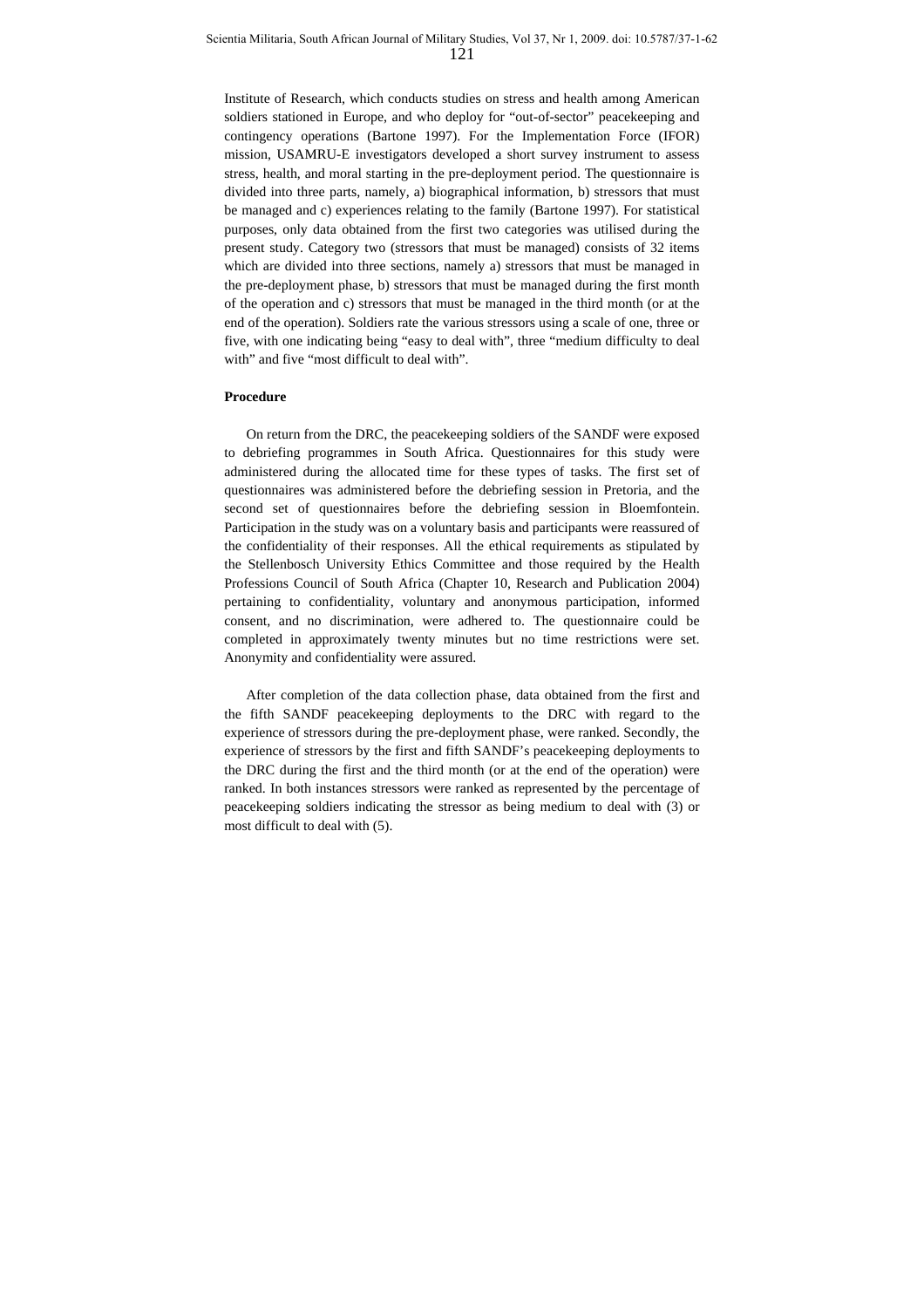#### **Data analysis**

SPSS (Field 2000) was used to conduct the data analysis. The experience of a specific stressor is expressed as a percentage to represent importance.

#### **Results**

Results will be discussed per deployment phase, e.g. pre-deployment, first month of deployment and third month (or at the end of the operation) of deployment. Each deployment phase will be expressed as a comparison between the first and fifth deployment's frequencies of stressors.

## **Pre-deployment phase**

The experiences of stressors for the South African peacekeeping soldiers during the pre-deployment phase are listed in Table 1. The frequencies (indicated as percentages) of peacekeeping soldiers' experiences of stressors during the predeployment phase are indicated in Table 1.

**TABLE 1 PRE-DEPLOYMENT STRESSORS FOR SOUTH AFRICAN SOLDIERS DEPLOYING TO THE DEMOCRATIC REPUBLIC OF CONGO**

|                | <b>South Africa – First</b><br><b>Deployment</b>            |       |                | South Africa – Fifth<br><b>Deployment</b>                      |       |
|----------------|-------------------------------------------------------------|-------|----------------|----------------------------------------------------------------|-------|
| ID             |                                                             |       | ID             |                                                                |       |
| <b>NR</b>      |                                                             |       | <b>NR</b>      |                                                                |       |
| 9              | Problems getting needed<br>services from Army.              | 76.6% | $\overline{4}$ | Being separated from<br>family and friends in<br>South Africa. | 57.2% |
| 5              | Concern rear detachment will<br>care for family.            | 72.4% | 9              | Problems getting needed<br>services from Army.                 | 45.3% |
| $\overline{4}$ | Being separated from family<br>and friends in South Africa. | 71.5% | 6              | Lack of job advancement<br>opportunities.                      | 42.1% |
| 6              | Lack of job advancement<br>opportunities.                   | 70.2% | 5              | Concern rear detachment<br>will care for family.               | 41.6% |
| 2              | Loss of educational<br>opportunities.                       | 69.7% | $\mathfrak{D}$ | Loss of educational<br>opportunities.                          | 33.4% |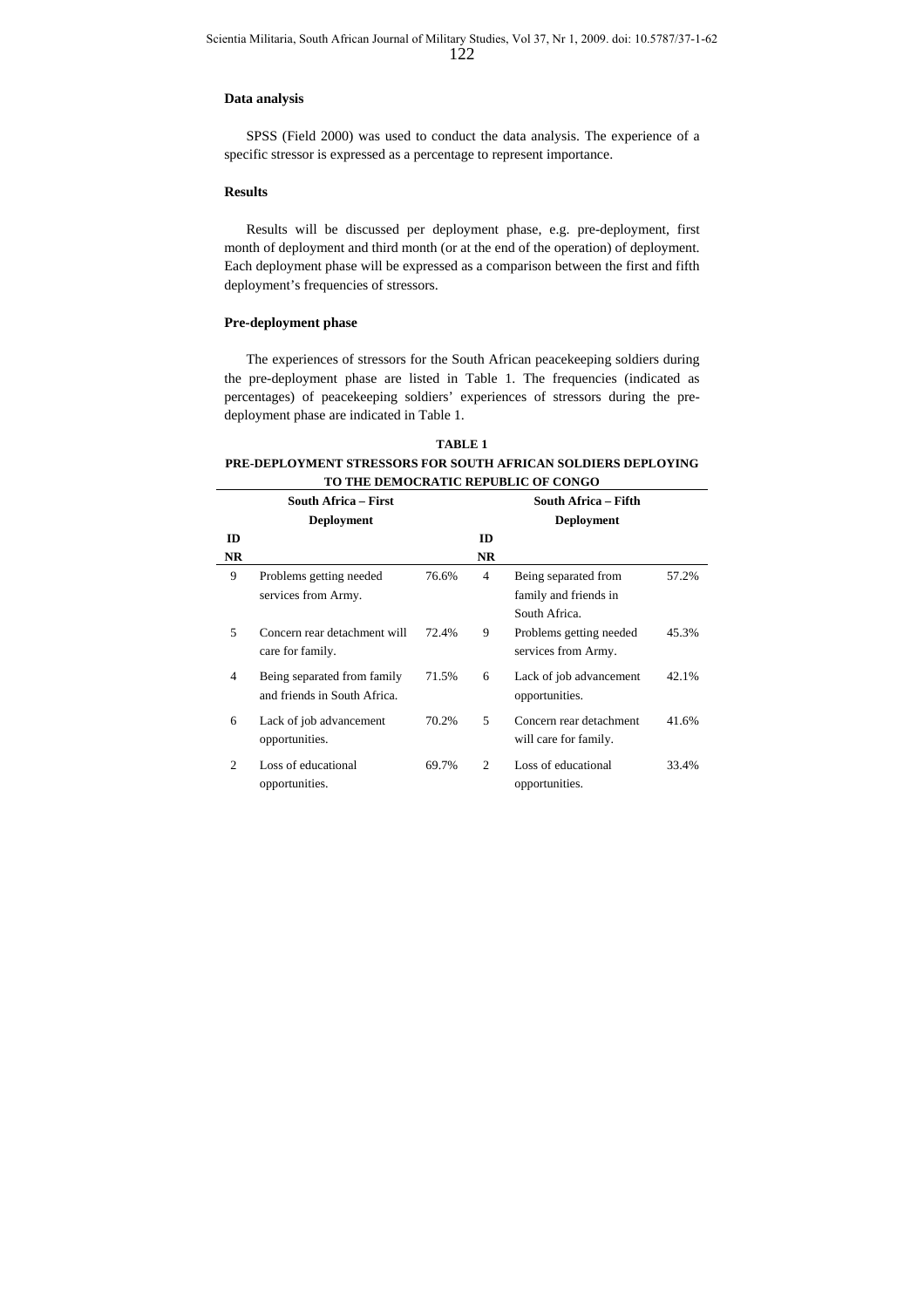| 3  | Preparing my family for<br>deployment.            | 63.7% | 3  | Preparing my family for<br>deployment.            | 30.9% |
|----|---------------------------------------------------|-------|----|---------------------------------------------------|-------|
| 8  | Problems with unit leaders.                       | 61.1% | 8  | Problems with unit<br>leaders.                    | 26.5% |
| 10 | Family duties and<br>responsibilities.            | 56.8% | 1  | Completing personal<br>business before deploying. | 23.5% |
|    | Financial problems.                               | 55.3% | 7  | Financial problems.                               | 15.7% |
|    | Completing personal business<br>before deploying. | 46.1% | 10 | Family duties and<br>responsibilities             | 13.4% |

#### **First month of deployment**

2 Crowded and confined living quarters.

10 "Micro-management" of junior leaders.

5 Frequent and lengthy meetings/briefings.

The experiences of stressors for both the South African peacekeeping rotations to the DRC during the first month of deployment are listed. The frequencies (indicated as percentages) of peacekeeping soldiers' experiences of stressors (as indicated on the questionnaire) during the first month of deployment are indicated in Table 2.

|               | 01 NE00ON0 EAI EINEUCED IN THE FIN9T MONTH DT 000 ITI AFINCAN<br><b>SOLDIERS DEPLOYING TO THE DEMOCRATIC REPUBLIC OF CONGO</b> |       |           |                               |       |  |  |  |
|---------------|--------------------------------------------------------------------------------------------------------------------------------|-------|-----------|-------------------------------|-------|--|--|--|
|               |                                                                                                                                |       |           |                               |       |  |  |  |
|               | <b>South Africa – First rotation</b>                                                                                           |       |           | South Africa – Fifth rotation |       |  |  |  |
| ID            |                                                                                                                                |       | ID        |                               |       |  |  |  |
| NR            |                                                                                                                                |       | <b>NR</b> |                               |       |  |  |  |
| 9             | Poor communication, flow                                                                                                       | 84%   | 9         | Poor communication, flow      | 54.2% |  |  |  |
|               | of information.                                                                                                                |       |           | of information.               |       |  |  |  |
| 6             | Family separation.                                                                                                             | 72.3% | 6         | Family separation.            | 53%   |  |  |  |
| $\mathcal{R}$ | Poor sanitation of toilets                                                                                                     | 67.6% | 10        | "Micro-management" of         | 34.9% |  |  |  |
|               | and living areas.                                                                                                              |       |           | junior leaders.               |       |  |  |  |
| 13            | Little recognition.                                                                                                            | 67.1% | 8         | Mission ambiguity and         | 33.8% |  |  |  |
|               |                                                                                                                                |       |           | uncertainty.                  |       |  |  |  |
| 8             | Mission ambiguity and                                                                                                          | 65%   | 13        | Little recognition.           | 31.3% |  |  |  |
|               | uncertainty.                                                                                                                   |       |           |                               |       |  |  |  |

62.4% 3 Poor sanitation of toilets and living areas.

61.8% 2 Crowded and confined

61.9% 4 Cold, harsh weather. 26.5%

living quarters.

28%

25%

| TABLE 2                                                   |
|-----------------------------------------------------------|
| STRESSORS EXPERIENCED IN THE FIRST MONTH BY SOUTH AFRICAN |
| SOLDIERS DEPLOYING TO THE DEMOCRATIC REPUBLIC OF CONGO    |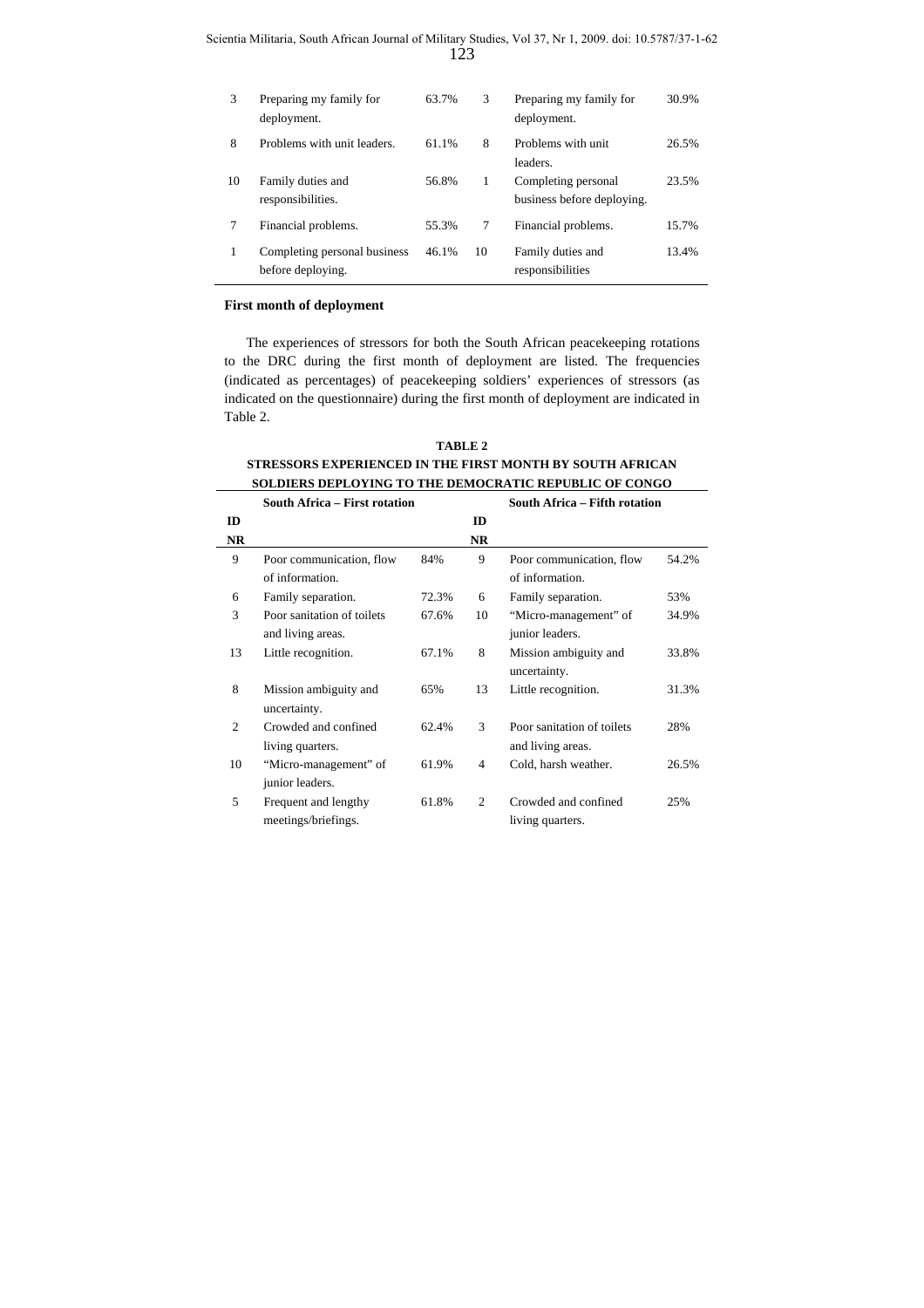| Scientia Militaria, South African Journal of Military Studies, Vol 37, Nr 1, 2009. doi: 10.5787/37-1-62 |  |  |
|---------------------------------------------------------------------------------------------------------|--|--|
|                                                                                                         |  |  |

|    | Isolation (more acute for<br>attached soldiers). | 59.2% |    | Isolation (more acute for<br>attached soldiers). | 23.5% |
|----|--------------------------------------------------|-------|----|--------------------------------------------------|-------|
|    | Heavy workload, long                             | 57.9% | 5  | Frequent and lengthy                             | 23.3% |
|    | hours.                                           |       |    | meetings/briefings.                              |       |
| 12 | Lack of physical exercise.                       | 56.5% | 1  | Heavy workload, long                             | 22.6% |
|    |                                                  |       |    | hours.                                           |       |
| 11 | Sleep loss.                                      | 52.6% | 12 | Lack of physical exercise.                       | 16.9% |
| 4  | Cold, harsh weather.                             | 44.7% | 11 | Sleep loss.                                      | 14.3% |

## **Third month (or at the end of the operation) of deployment**

The experiences of stressors for both the South African peacekeeping deployments to the DRC during the third month (or at the end of the operation) of deployment are listed. The frequencies (indicated as percentages) of peacekeeping soldiers' experiences of stressors (as indicated on the questionnaire) during the third month of deployment are indicated in Table 3.

## **TABLE 3 STRESSORS EXPERIENCED IN THE THIRD MONTH (OR AT THE END OF THE OPERATION) BY SOUTH AFRICAN SOLDIERS DEPLOYING TO THE DEMOCRATIC REPUBLIC OF CONGO**

|           | South Africa – First rotation        |       |           | South Africa – Fifth rotation        |       |  |
|-----------|--------------------------------------|-------|-----------|--------------------------------------|-------|--|
| ID        |                                      |       | ID        |                                      |       |  |
| <b>NR</b> |                                      |       | <b>NR</b> |                                      |       |  |
| 9         | Limited recreation<br>opportunities. | 68.8% | 5         | Monotony, boredom.                   | 36.9% |  |
| 3         | Lack of recognition.                 | 66.6% | 9         | Limited recreation<br>opportunities. | 34.2% |  |
| 5         | Monotony, boredom.                   | 65%   | 6         | Lack of<br>recreation/entertainment. | 30.8% |  |
| 2         | Uncertainty and confusion            | 64.5% | 2         | Uncertainty and confusion            | 25.3% |  |
|           | about the mission.                   |       |           | about the mission.                   |       |  |
| 6         | Lack of                              | 63.7% | 3         | Lack of recognition.                 | 25%   |  |
|           | recreation/entertainment.            |       |           |                                      |       |  |
| 7         | Lack of privacy.                     | 62.4% | 7         | Lack of privacy.                     | 24.1% |  |
| 1         | Isolation.                           | 59.8% | 1         | Isolation.                           | 22.9% |  |
| 8         | Doubts about mission                 | 55.3% | 8         | Doubts about mission                 | 22.9% |  |
|           | importance.                          |       |           | importance.                          |       |  |
| 4         | Workload.                            | 37.7% | 4         | Workload.                            | 13.4% |  |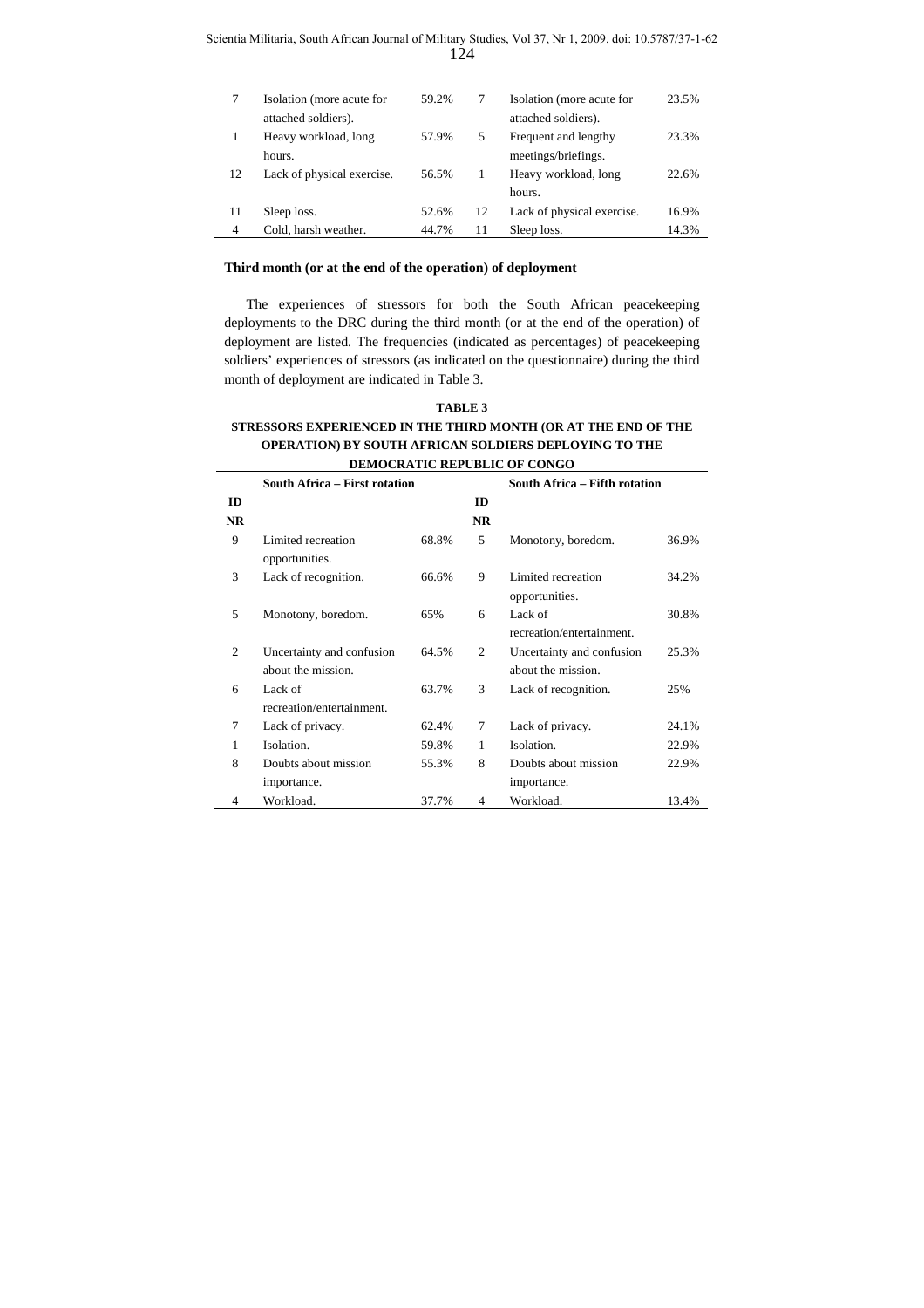### **DISCUSSION**

The aim of the study reported on here, was to compare the stressors experienced by the first and the fifth South African peacekeeping deployments to the DRC, during each phase of deployment.

#### **Stressors experienced during the pre-deployment phase**

Bartone (1998) emphasises the fact that the pre-deployment phase is usually a very busy time for units preparing to deploy. Planning and preparation for the mission usually requires long working hours from soldiers and leaders. This leaves less time to take care of personal and family business. The primary concern for the first deployment of South African peacekeeping soldiers (Table 1) during this period, pertained to aspects regarding receiving services from the Army, while 45.3% of peacekeeping soldiers of the fifth South African deployment indicated problems getting "needed services from the Army" as being medium or most difficult to deal with.

Being separated from family and friends in South Africa (Table 1) was reported as being medium or most difficult to deal with by 57.2% of the peacekeeping soldiers of the fifth South African peacekeeping deployment to the DRC. Similar results were obtained by Orsillo et al. (1998), who found that stressors such as being separated from family are predictive of psychiatric distress. Kirkland and Katz (1989) reported that soldiers often worry more about how their families will get along in their absence than they do about their own safety in the combat zone.

Being deployed to the DRC also has financial implications (Table 1). In many instances, one might find that financial gain was one of the main motivators for many soldiers. But, when soldiers are not aware of taxation and budget implications, financial gain may become a stressor. Financial problems were indicated by only a small percentage of peacekeeping soldiers from the fifth rotation, in comparison to those of the first rotation. This could be explained in the light of peacekeeping soldiers being more aware of or receiving clear guidelines on taxation and budget management. Thus, receiving clearer guidelines from the military (organisational variable) had a positive influence on the process of how the stressor was interpreted.

Lack of job advancement opportunities and loss of educational opportunities troubled a large percentage of the peacekeeping soldiers of both the South African deployments (Table 1). Table 1 also showed a significant difference between the two rotations in terms of loss of educational opportunities. This could possibly be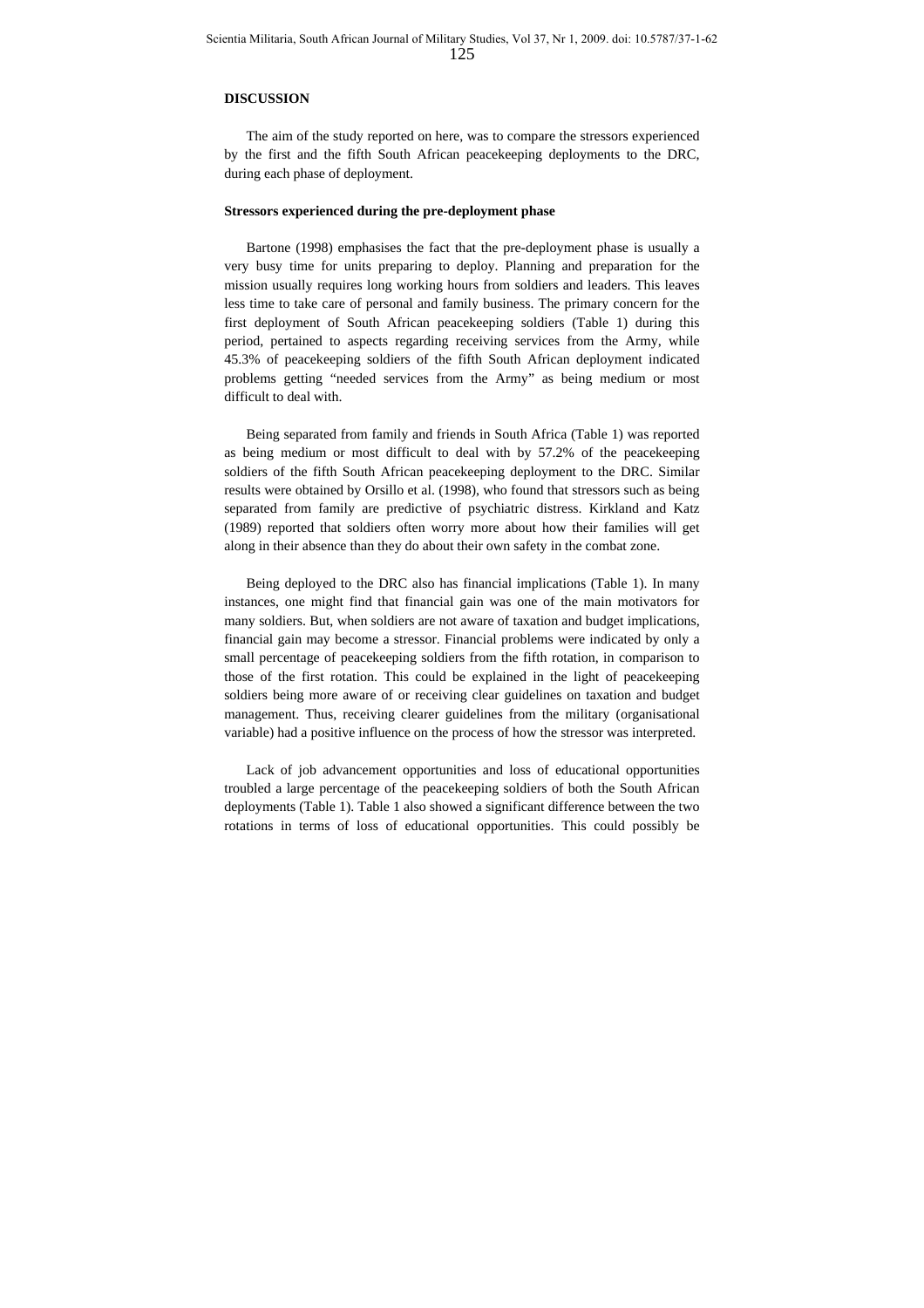ascribed to the fact that one of the requirements for promotion in the military is that the soldier has to be course-qualified. Being deployed implies that the soldier will be prohibited from attending courses, and as such, the next promotion date may be postponed. According to the models of Bartone (1998) and Lamerson and Kelloway (1996), this might impact on both the organisation and the individual.

Overall, Table 1 indicates that the first and fifth rotation differed significantly in terms of the preparation of families for deployment. This could be because the first rotation presented a lot of uncertainty in terms of what to expect, thus making it much more difficult to explain to the family what is going to happen during the next few months of deployment. Members of the fifth rotation had some sort of benchmark to assure families of the activities and the environment to which they were deploying due to information obtained from previous deployment experiences. More members of the first rotation could also have experienced this stressor as being more difficult to deal with because of uncertainty about departure dates. Not knowing when one is leaving makes planning more difficult. Again, this is also confirmed by the models of Lamerson and Kelloway (1996) and Bartone (1998), regarding the input of a contextual stressor ("preparing my family for my deployment") and how the process of appraisal or interpretation can be influenced due to more knowledge about the event, or that on an organisational level there may be more support.

A significant difference was also indicated between the first and fifth rotation in terms of completing personal business before deploying (Table 1). These results confirm the statement by Bartone (1998) that the busy schedule of the predeployment phase leaves less time to take care of family business.

#### **Stressors experienced during the first month of deployment**

During the first month, the primary concern for peacekeeping soldiers of the first and fifth South African deployment to the DRC, pertained to communication/flow of information, as indicated in Table 2. This is an important stressor because a lack of information may leave people uncertain about what is happening or going to happen. Receiving adequate information could assist in reducing uncertainty. Experiencing this stressor could be ascribed to the fact that not all peacekeeping soldiers had the same means of communication with their families, or that contacting family members was also associated with high costs. This lack of communication with the home front could also be linked to the fact that family separation was still ranked quite high by both rotations (Table 2), as well as to financial problems, since a lot of money is being spent on costs to contact people at home.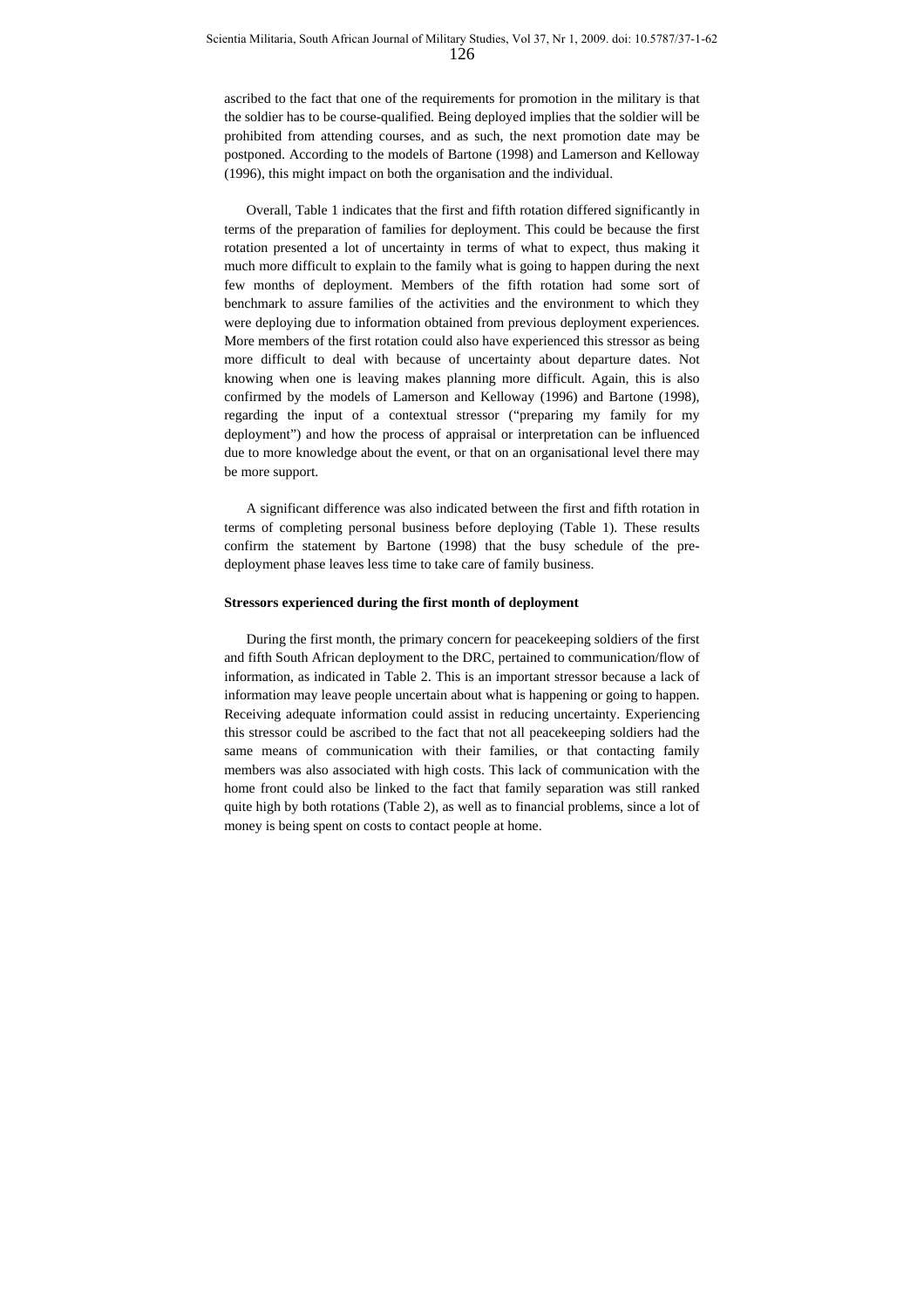Bartone (1998) reported that soldiers could develop an intra-psychic conflict around the perceived imbalance between personal sacrifices required by the mission, the importance of the overall mission, and one's role in it. Furthermore, if the purpose of the mission is not clear to the peacekeeping soldiers, it becomes almost impossible for leaders to validate their soldiers' sacrifices and exertions (Kirkland, Halverson & Bliese 1996). This may lead to increased frustration, bitterness and depression (Bartone 1998). Thus, a peacekeeping soldier must have a complete and clear idea of the reasons and the expected outcome of the mission if he or she is to have solid motivation (Ballone 2000).

During peacekeeping missions, members live and work with the same people in crowded conditions. These circumstances may be worsened if sanitation (e.g. toilets) and living areas are not of a high standard. Both rotations indicated this as an area of concern. Hundt (1996) elaborates on the peacekeeping environment and the challenges associated with the variability of the environment, for example that it might be different for each deployment or that it might be new and unfamiliar to the peacekeeping soldier. In this particular instance, the South African peacekeepers might not have been quite prepared for the circumstances in which they were going to live. This links directly with Bartone's (1998) definition of stress within the military, which states that stress refers to events or forces in the environment, and not from within the person. This is evident from the significant difference between the first and fifth rotation (Table 2) in terms of crowded and confined living areas, as well as poor sanitation and living areas. Fewer soldiers from the fifth rotation than from the first rotation indicated this as being difficult to deal with. A possible explanation could be that members who had returned supplied information regarding their experiences of the environment, and as such provided members to be deployed with a more realistic picture of the environment.

A further significant difference between the two rotations was in terms of heavy workload, long hours and lack of physical exercise (Table 2). This too could possibly be explained in terms of lessons learned and recommendations made by previous rotations on how to conduct work and physical exercise routines. Thus, as peacekeeping soldiers gain more knowledge about their tasks (personal variables), the stressors are processed as less stressful which may have a more positive effect on the performance of the peacekeeping soldier.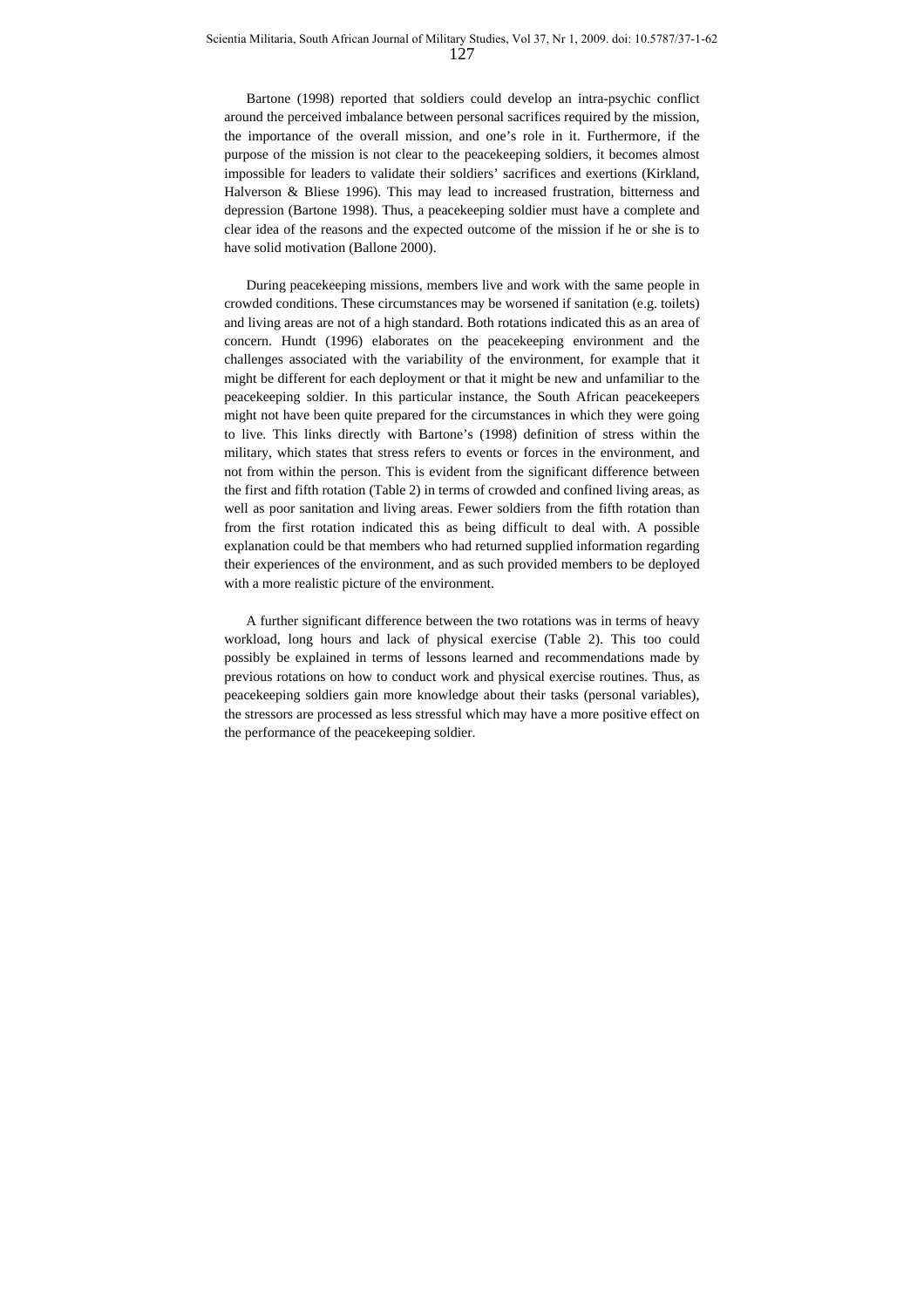## **Stressors experienced during the third month (or at the end of the operation) of deployment**

During the third month of deployment, peacekeeping soldiers become accustomed to their environment and the duties that they have to fulfil. Work that had earlier been regarded a challenge now becomes more of a routine and peacekeeping soldiers can easily become bored. This is also reflected in the responses of both the rotations as depicted in Table 3. The absence of recreation/entertainment and boredom were the most important stressors for most of the peacekeeping soldiers during this phase. Due to organisational variables, such as a lack of provision of adequate recreation/entertainment facilities, the process of appraisal might still be negative, but in this case it will impact more negatively on, for example, job satisfaction. Ballone (2000) reports similar findings for the Italian military component of the United Nations Mission in Bosnia and Herzegovina. The principal variables that were associated with a greater level of stress during this mission were length of the mission and lack of recreational or athletic activities during the mission.

Uncertainty and confusion about the mission was one of the stressors on which the two rotations differed significantly (Table 3). This could possibly also be linked to doubts about the importance of the mission. In this regard, Bartone (1998) argues that, when the sacrifice cannot be offset by meaningful daily work activities with an associated belief in the importance of the mission, increasing frustration, bitterness and depression can result.

The stressors as mentioned in the tables above will have a destructive effect on members in the peacekeeping operation (Bartone 1998; Lamerson & Kelloway 1996). Family stressors (Table 1) will have a negative effect on the morale of the members. Low morale causes low levels of concentration and motivation, which in turn can make members more vulnerable to shooting and vehicle accidents as well as alcohol and drug abuse. Members also experienced problems with their leaders (Table 1). Glad (1990) writes that leadership problems cause a low level of unit cohesion, make members more vulnerable to psychiatric disorders such as adjustment problems, high levels of anxiety and depression. Specifically during the pre-deployment phase, members need strong leadership, relevant information to make the unknown known and a feeling of security. The last group of stressors (Table 2, 3) falls under contextual and organisational stressors like sleep loss, lack of physical exercise, crowded living conditions, poor sanitation and little recognition (Lamerson & Kelloway 1996). These stressors are the hygienic factors of the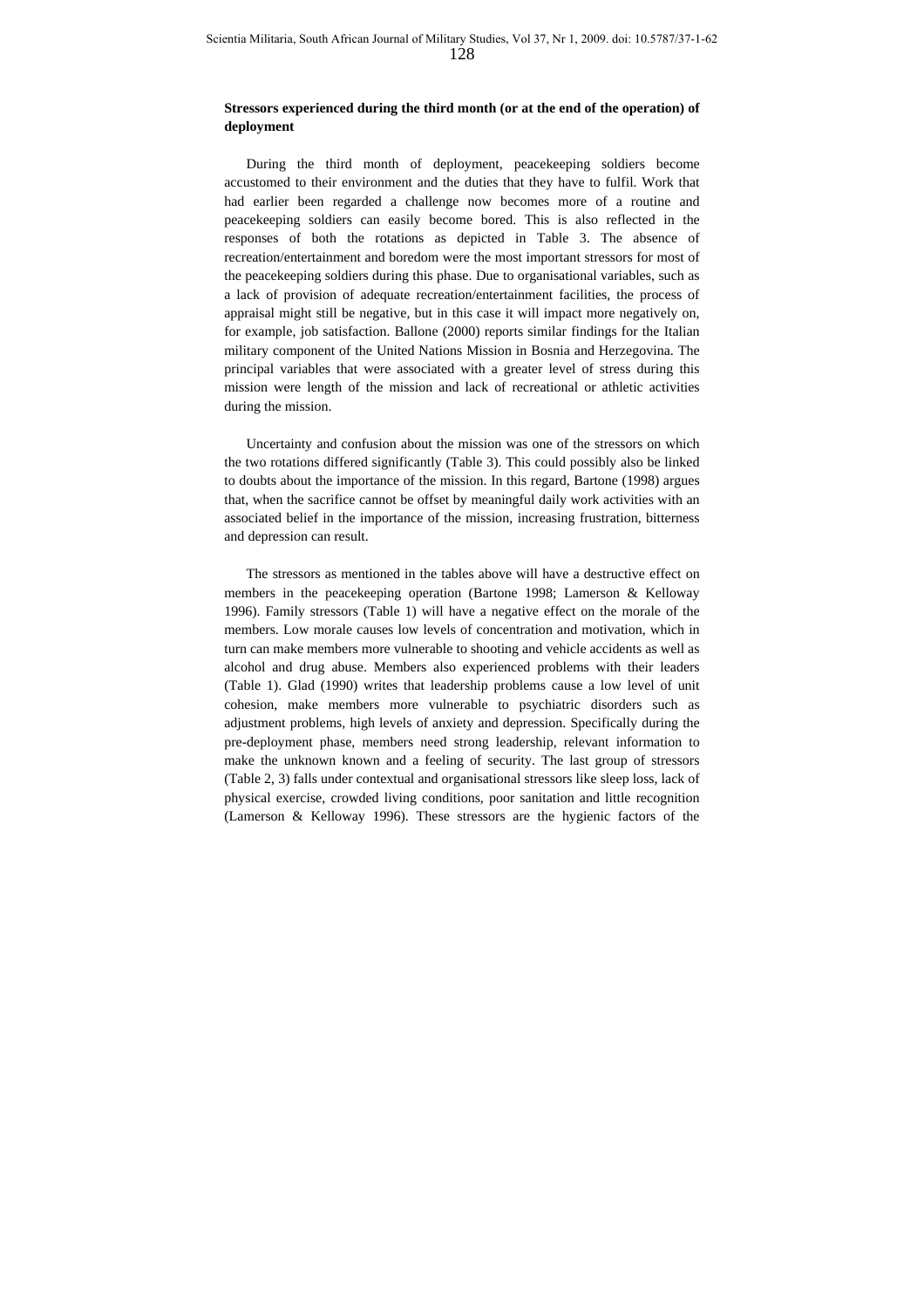operation (Gordon 2002) and need urgent attention to prevent low morale, loss of interest in the operation, loss of respect for leadership and even a resistance to support the focus of the mission.

According to Walters (1968) and Cronin (1998), military psychology is a discipline with knowledge and skills to empower forces to manage the stressors and to keep the morale and motivation of forces high.

#### **The role of military psychology in peacekeeping operations**

The international practice is that psychologists provide a wider role than clinical work and psychotherapy. In the Canadian Defence Force, psychologists do psychoeducation with members to prepare them to manage stress more effectively (Rosebush 1998). According to Keller (2005), the United States use Soldier Peer Monitoring Care and Support (PMCS) programmes to keep the soldiers mentally fit.

The SANDF needs a change in approach to the psychological preparation of its members before an operation and in terms of psychological support during and after operations. To fit into the international approach, with Canada and the United States as an example, the SANDF needs a psychological plan, such as a logistic plan, for an operation. The psychological plan should include actions to prepare and to support the members during the pre-deployment phase. The plan further needs actions to implement during the different phases in the operation and actions to debrief members and to facilitate the reunion with their families after the operation (Nkewu & Van Dyk 2008). The psychological plan should become doctrine like the logistic plan for any operation.

In the absence of so-called military psychologists in the SANDF, officers who do a B Mil degree in the programme of Human and Organisational Development, followed by a B Hons Mil in Industrial Psychology with specific subjects like military psychology, management of operational psychopathology, organisational psychology and research methodology, will be competent as platoon or company commanders to manage such stressors and the implications of these as mentioned in the tables. The ideal will be that the Faculty of Military Science further educates officers with a master's programme in Industrial Psychology (Mil), in order to continue with an internship at the Military Psychological Institute in Pretoria and thereafter register as Industrial Psychologists.

During the pre-deployment phase, these officers can assisit with psychoeducation to equip members and their families to cope with separation, to prepare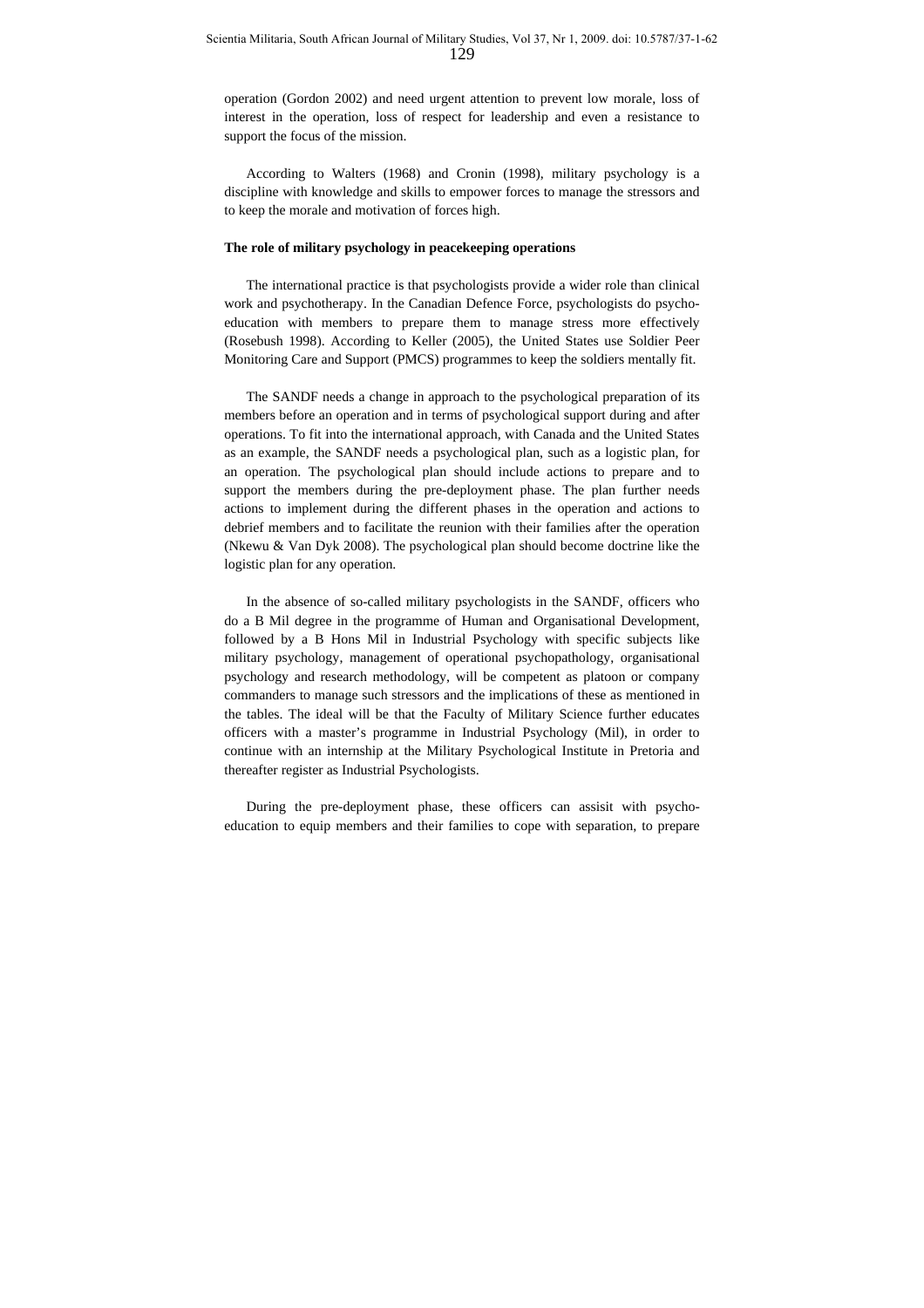them for the expected changes in the household and to sensitise them to logistical obstacles such as specific financial arrangements or the stressors mentioned in Table 1. These officers can implement a support system at the home unit with periodic interaction with the members in the operation. A multi-professional team approach where the medical doctor, psychologist, chaplain, social worker, and sister at the sickbay are involved, will be helpful in the treatment of severe psychological conditions.

These officers can also do research during each phase of the operation to inform the commander of management information about the fears and worries of members, level of group cohesion and the morale of the unit. These officers could also be used to support the commander of the peacekeeping operation through advice and information on stressors during the operation as mentioned in Table 2 and 3.

From the results in Table 2, it can be argued that the first month of any deployment is an adjustment process for the members (Glad 1990). At the end of the first month, the proposed mental health officers can do an evaluation on the levels of morale, motivation and the psychological hygiene factors. Some information on crowded barracks, sanitation problems and lack of physical exercise is important management information for the operational commander. These officers can facilitate morale-boosting programmes, better the communication in the unit and with family members, initiate activities to give recognition to members, plan social and sport activities, do stress management programmes and trauma debriefing if necessary (Williams, Picano, Roland & Bank 2006).

During the last month of any operation, it is a challenge for members to stay focused (Glad 1990). These officers could plan a process of reunion with the families and facilitate a sports and social programme to give members recognition and to keep them motivated (Vandesteeg 2005). It is also important to facilitate insight by members on their contribution to peace on our continent, in support the vision of NEPAD.

These officers can support the operational commander by their contribution to members in the deployment and they can add value to members of the SANDF to stay professional. Only members with a high level of mental health will serve the country with pride and will contribute to the peace process on our continent.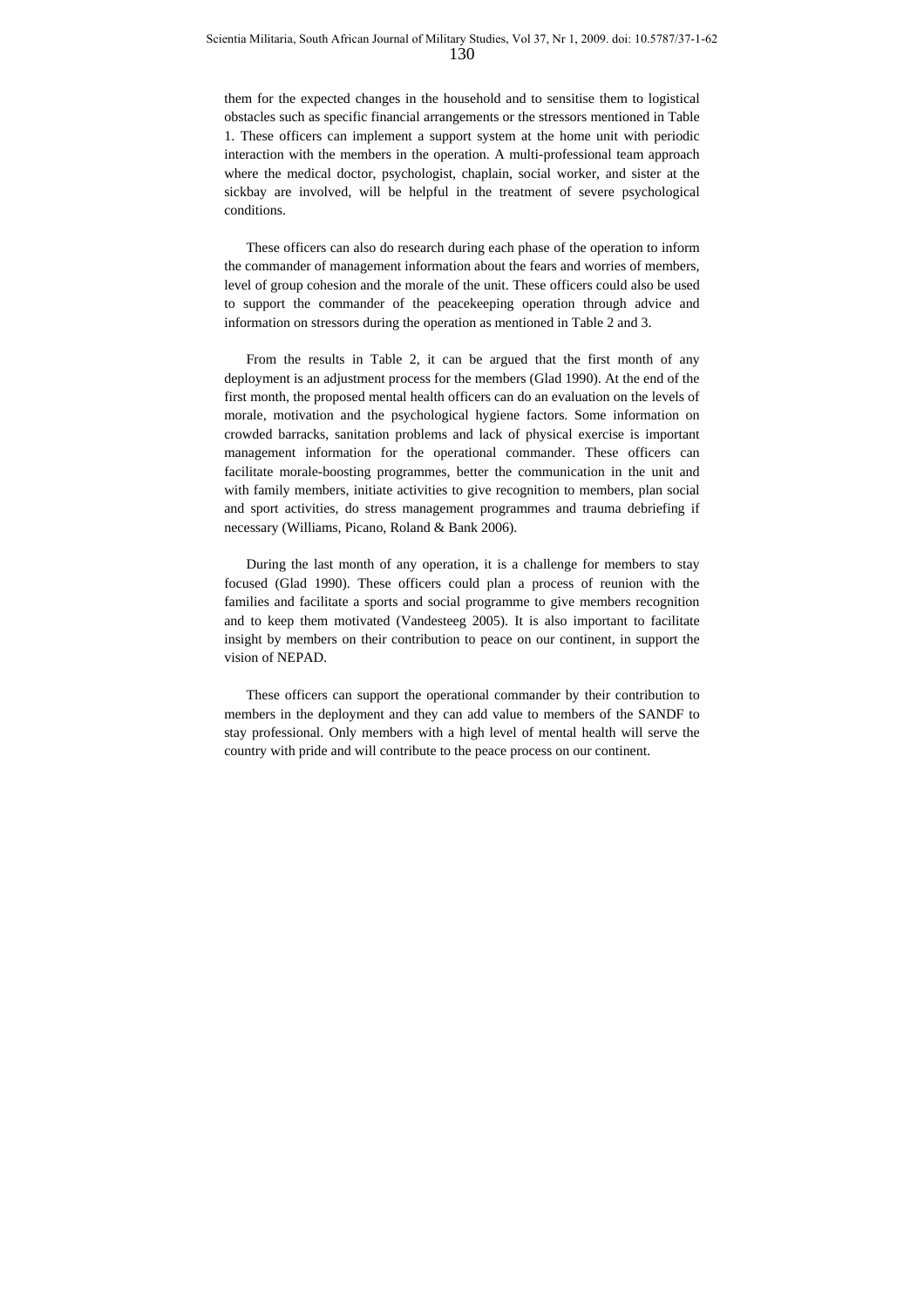#### **Conclusion**

Peacekeeping operations are stressful. The results in Table 1 show "services from the army" and "separation from the family", in Table 2 "poor communication" and '"separation from the family" and in Table 3 "limited recreation", "boredom" and "lack of recognition" as the most important stressors. The SANDF needs to apply doctrine, in line with international practice in Canada and USA, to develop a psychological plan for each operation to manage these stressors. The Faculty of Military Science needs to educate officers for the SANDF to manage such stressors and subsequent implications during the pre-deployment phase as well as during and after the peacekeeping operation. These officers need to refer members for treatment to the multi-professional team at the field hospital. Only members with a high level of mental health will make a success of peacekeeping operations in Africa.

## **Limitations**

The *ex post facto-*design used in this study could be viewed as a negative factor since soldiers are required to reflect back on a three-month deployment period. Possible factors that could have had an influence in this regard include

- information may have been forgotten;
- the initial level of stress had already declined because the soldier is back in a familiar and safe environment;
- the peacekeeping soldier might have been exposed to a traumatic experience or could have experienced the first month of deployment as traumatic, whilst the last month had been more positive, thus compensating for the negativity of the first month; and
- a single negative experience closer to the end of the deployment may lead to an overall negative appreciation of the deployment.

Administering the questionnaire after each phase would have been more appropriate and could even have rendered different results or might have provided a clearer picture of the perceived stressors. All findings are based upon self-report data and do not reflect formal diagnostic assessment, and lastly, because of the nature of the data, it is difficult to establish any psychometric properties of the questionnaire for the South African context. The inclusion of more biographical information could have enabled one to make a more comprehensive comparison between the two rotations, or even within each rotation. Lastly, due to the use of a convenience and a very diverse sample it is not possible to generalise the results obtained in the current study to the larger population.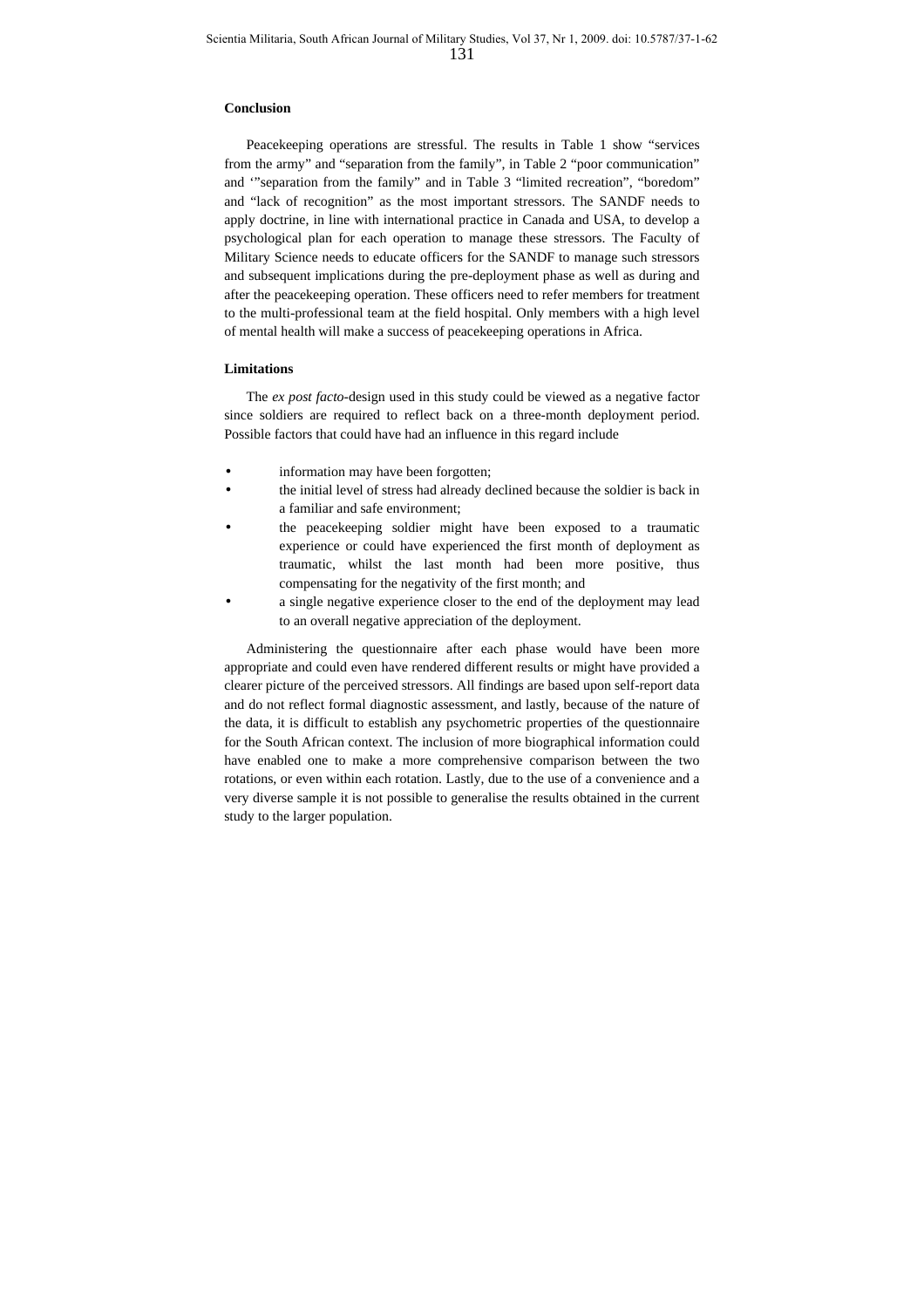#### **Recommendations**

Future research should focus on establishing the psychometric properties of Bartone's questionnaire for the South African context. Greater attention should be given to the rendering of needed services to peacekeeping soldiers and their families, preparing families for separation, improved communication between deployed peacekeeping soldiers and the home front, the possibility of distance education or elearning and appropriate recreational and entertainment activities. The advantages of compiling a psychological plan for each deployment should be investigated.

## **REFERENCES**

- Allan, J.H. (1991). Peacekeeping in the Persian Gulf. *Military Review*, *LXXI*(8):57- 63.
- Ballone, E. (2000). Factors Influencing Psychological Stress Levels of Italian Peacekeepers in Bosnia. *Military Medicine, 65*:911-915.
- Bartone, P.T. (1997). American IFOR Experience: Stressors in the Early Deployment Period, in J.L. Soeters & J.H. Rovers (eds.). *NL Arms: Netherlands Annual Review of Military Studies (The Bosnian Experience)* (pp. 133-139). Breda, The Netherlands: Royal Military Academy.
- Bartone, P. (1998). Stress in the Military Setting, in C. Cronin (ed.). *Military Psychology: An Introduction* (pp. 113-146). Needham Heights: Simon and Schuster Custom Publishing.
- Carlstrom, A., Lundin, T. & Otto, U. (1990). Mental Adjustment of Swedish U.N. Soldiers in South Lebanon in 1988. *Stress Med*, 6:305-10.
- Cilliers, J. (1999). Regional African Peacekeeping Capacity: Mythical Construct or Essential Tool? *African Security Review*, *8*(4):21-33.
- Cronin, C. (1998). *Military Psychology: An Introduction*. Washington, DC: Simon and Schuster.
- De Coning, C. (2006). The Future of Peacekeeping in Africa. *Conflict Trends*, *3*:3-7.
- Deahl, M., Srinivasan, M., Jones, N., Thomas, J., Neblett. & Jolly, A. (2000). Preventing Psychological Trauma in Soldiers: The role of Operational Stress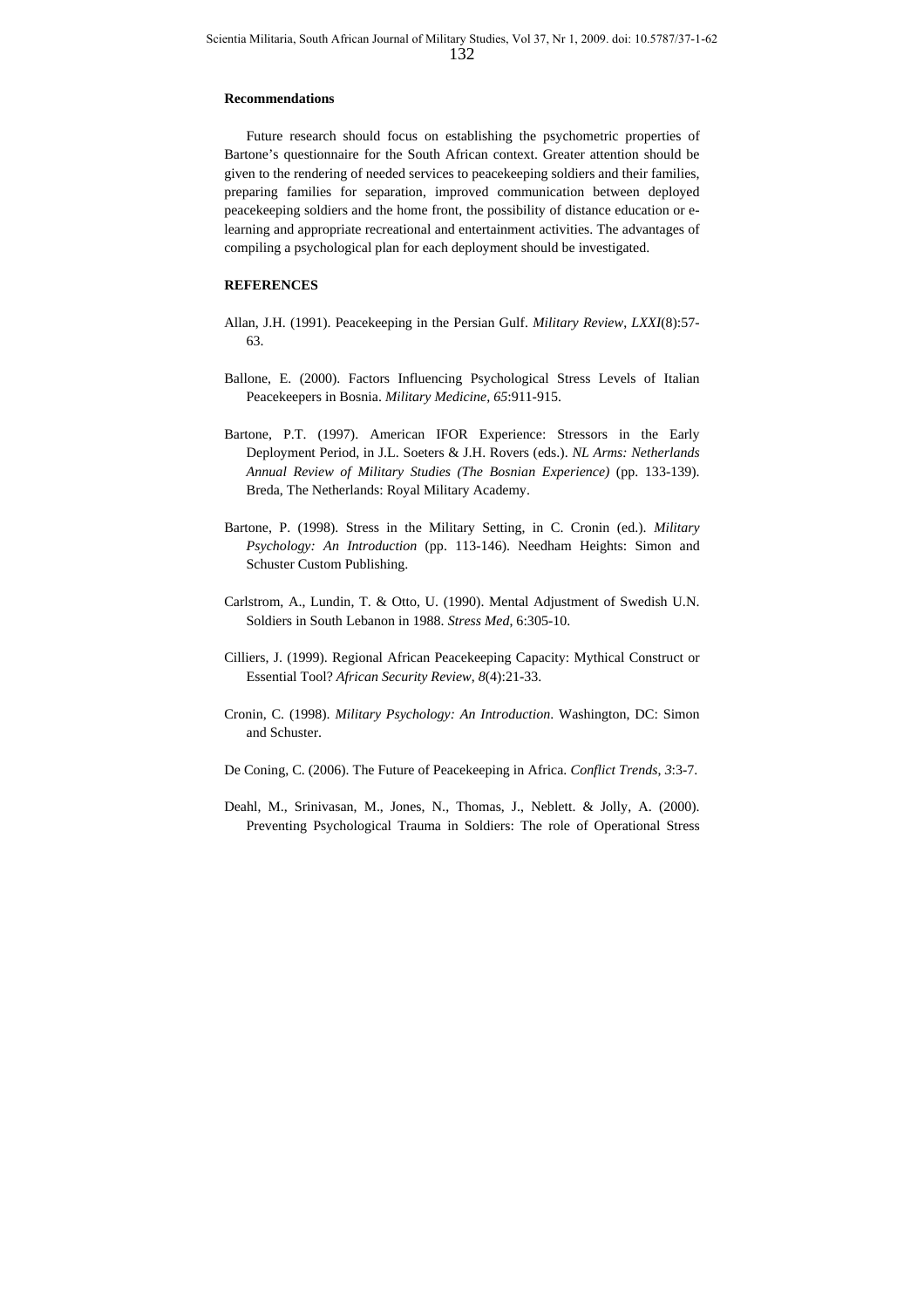Training and Psychological Debriefing. *British Journal of Medical Psychology*, *73*:77-85.

- Field, A. (2000). *Discovering Statistics Using SPSS for Windows: Advanced Techniques for Beginners*. London: Sage.
- Gal, R. & Mangelsdorff, A.D.C. (1991). *Handbook of Military Psychology*. New York: John Wiley and Sons.
- Glad, B. (1990). *Psychological Dimensions of War*. London: Sage.
- Gordon, J.R. (2002*). Organisational Behavior: A Diagnostic Approach*. New Jersey: Prentice Hall.
- Green, D.M., Kahl, C. & Diehl, P.F. (1998). Predicting the Size of UN Peacekeeping Operations. *Armed Forces & Society, 24*(4):485-500.
- Health Professions Council of South Africa. (2004). *Regulations on the Health Professions Act Form 223: Rules of Conduct Pertaining Specifically to Psychology Chapter 10: Research and Publication*. HPCSA, Pretoria. 22-25.
- Hundt, U.A. (1996). Coping with Peacekeeping. *Salut*, *3*(3):37-38.
- Johnstone, I. & Nkiwane, T. (1993). *The Organisation of African Unity and Conflict Management in Africa.* New York: International Peace Academy Report.
- Keller, T. (2005). Soldier Peer Mentoring Care and Support: Bringing Psychological Awareness for the Front. *Military Medicine,* 1.7.0:355-363.
- Kirkland, F.R. & Katz, P. (1989). Combat Readiness and the Army Family. *Military Review, LXXIV* (1):63-74.
- Kirkland, F.R., Halverson, R.R. & Bliese, P.D. (1996). Stress and Psychological Readiness in Post-Cold War Operations. *Parameters,* Summer:79-91.
- Kruger, A. (2001). Military Social Work in the South African National Defence Force. *Military Medicine, 166:*947-951.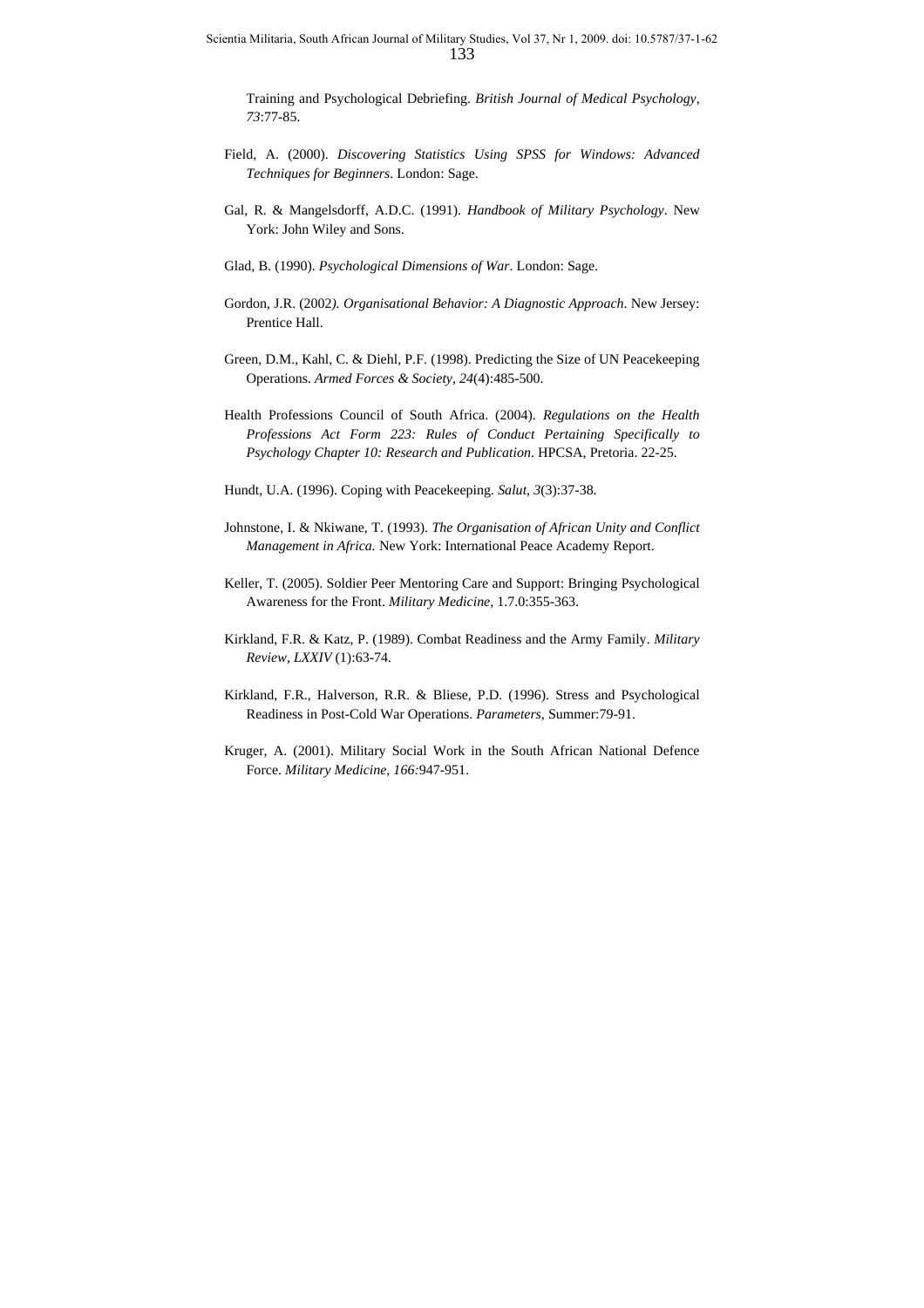- Lamerson, C.D. & Kelloway, E.K. (1996). Towards a Model of Peacekeeping Stress: Traumatic and Contextual Influences. *Canadian Psychology, 37*(4):195- 204.
- Liebenberg, I., Malan, M., Cilliers, J., Sass, B. & Heinecken, L. (1997). South African Public Attitudes on Participation in Peacekeeping, Personnel Issues and Labour Relations in the Military. *African Security Review, 6*(6):3-19.
- Litz, B.T., King, L.A., King, D.W., Orsillo, S.M. & Friedman, M.J. (1997). Warriors as Peacekeepers: Features of the Somalia Experience and PTSD. *Journal of Consulting and Clinical Psychology, 65:*1001-1010.
- Litz, B.T., Orsillo, S.M., Friedman, M.J., Ehlich, P. & Batres, A. (1997). Post-Traumatic Stress Disorder Associated with Peacekeeping Duty in Somalia for U.S. Military Personnel. *American Journal of Psychiatry, 154:*178-184.
- MacDonald, C., Chamberlain, K., Long, N., Pereira-Laird, J. & Mirfin, K. (1998). Mental Health, Physical Health, and Stressors Reported by New Zealand Defense Force Peacekeepers: A Longitudinal Study. *Military Medicine, 163*(7):477-481.
- McBurney, D.H. (1994). *Research Methods* (3rd ed.). Pacific Grove: Brooks/Cole Publishing Company.
- Neethling, T. (2000a). Peacekeeping in the DR Congo: The Response of the United Nations. Paper presented at the Millennium Colloquium of the SA Political Studies Association. 5 September, Bloemfontein.
- Neethling, T. (2000b). The South African Military and Peacekeeping: Reflections on Conditions, Capacity-Building and Prospects. Paper presented at the South Africa at War in the Twentieth Century conference.18 September, Saldanha.
- Neethling, T. (2000c). Peacekeeping Challenges in the DRC. *African Insight, 30*(3/4):34-43.
- Nkewu, Z. & Van Dyk, G.A.J. (2008). A Framework of a Psychological Plan for the Battle: A Proposal for Discussion, in G.A.J. van Dyk (ed.). *Strategic Challenges for African Armed Forces for the Next Decade*. Stellenbosch: Sun Press.